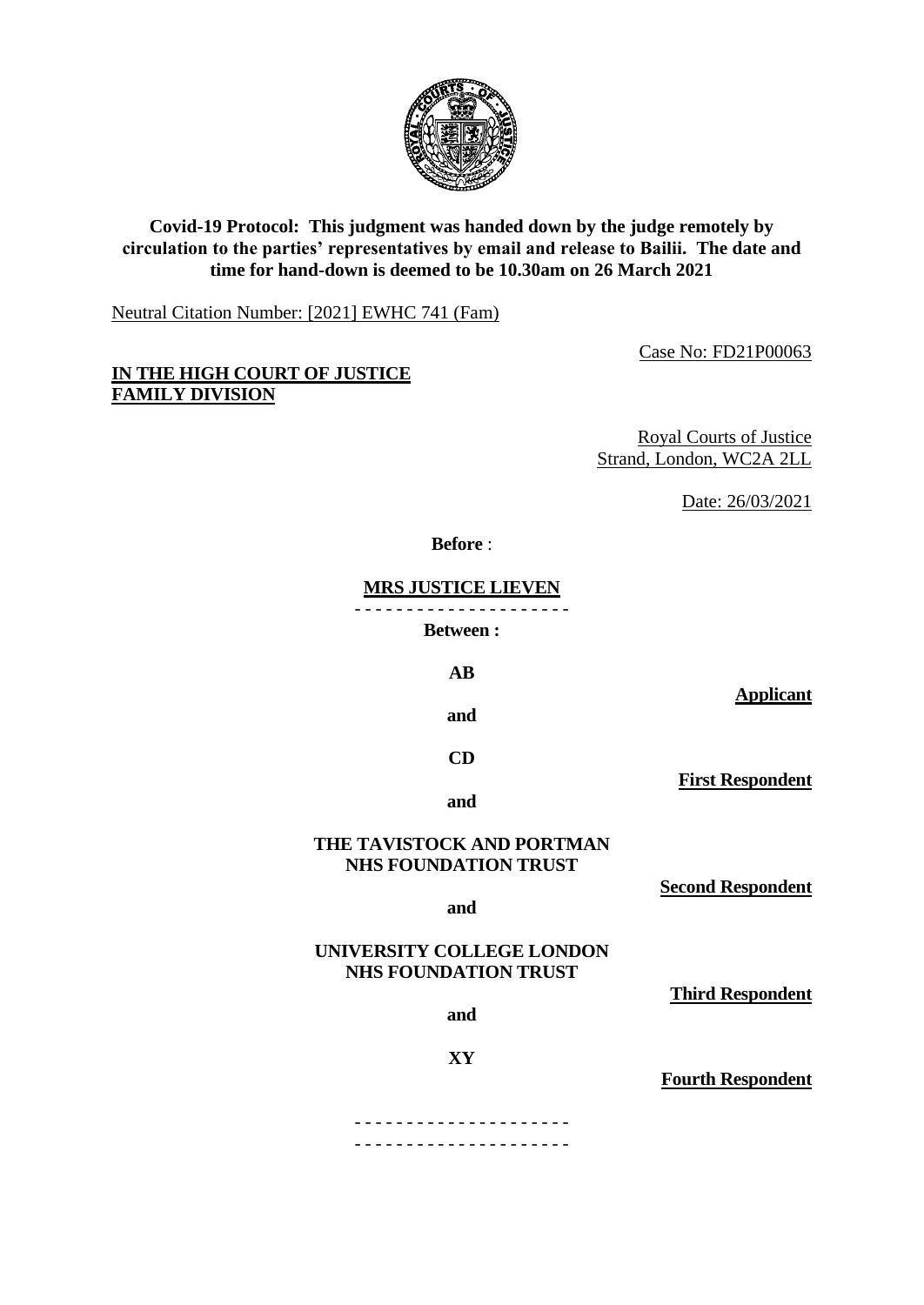**Mr David Lock QC and Ms Ceri White** (instructed by **Rook Irwin Sweeney LLP**) for the **Applicant CD** (the **First Respondent**) represented himself **Ms Fenella Morris QC and Ms Nicola Kohn** (instructed by **DAC Beachcroft**) for the **Second Respondent Mr John McKendrick QC and Mr Andrew Powell** (instructed by **Hempsons**) for the **Third Respondent Ms Alison Grief QC, Ms Rebecca Foulkes and Mr Harry Langford** (instructed by **Freemans Solicitors**) for the **Fourth Respondent Ms Victoria Butler-Cole QC, Mr Alex Ruck Keene and Ms Katherine Apps** represented **Cafcass** as **Advocate to the Court**

> Hearing dates: **1 - 3 March 2021** - - - - - - - - - - - - - - - - - - - - -

# **Approved Judgment**

# MRS JUSTICE LIEVEN

.............................

This judgment was delivered in private. The judge has given leave for this version of the judgment to be published on condition that (irrespective of what is contained in the judgment) in any published version of the judgment the anonymity of the children and members of their family must be strictly preserved. All persons, including representatives of the media, must ensure that this condition is strictly complied with. Failure to do so will be a contempt of court.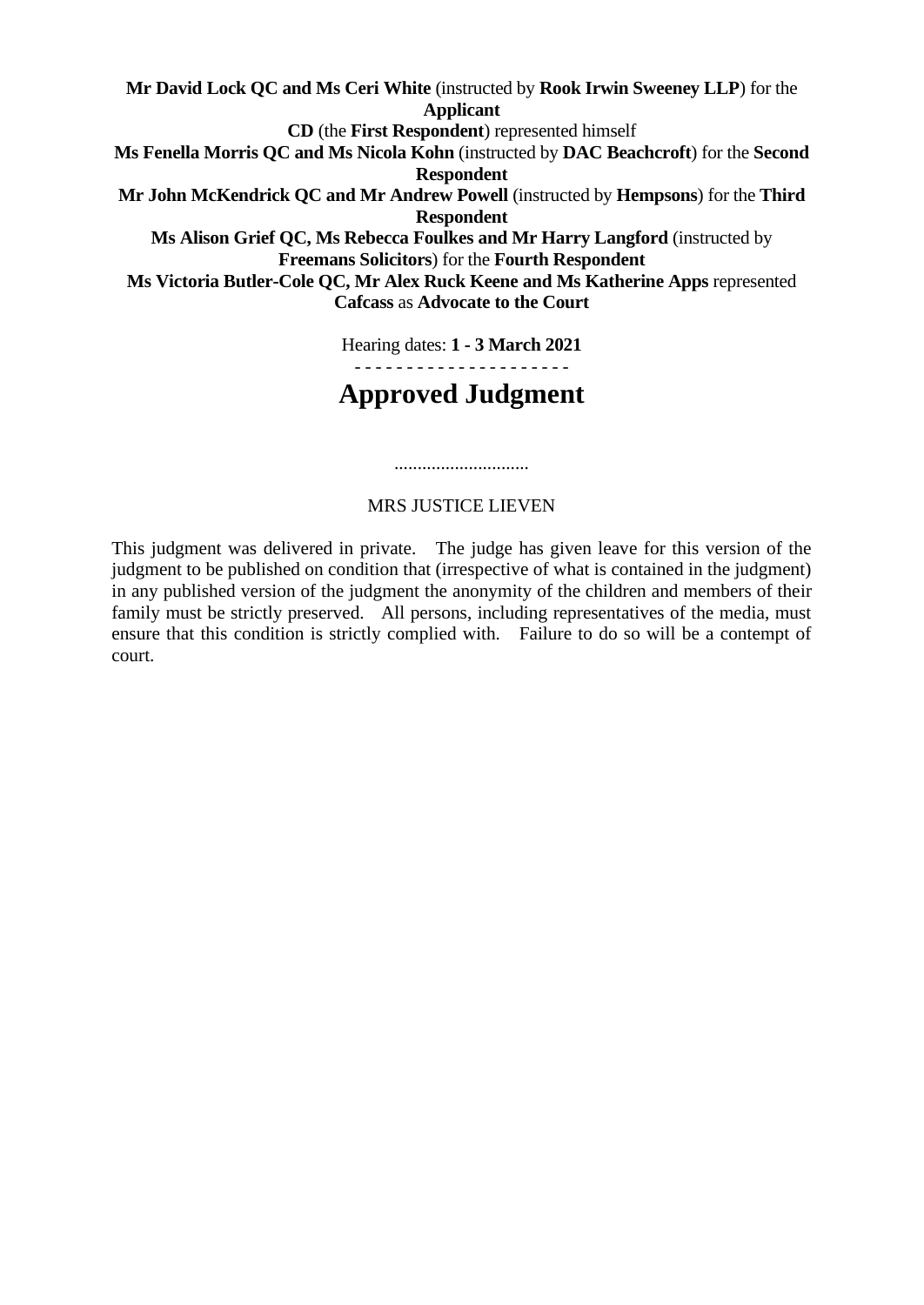# **Mrs Justice Lieven DBE :**

- 1. This is an application by AB, the mother of XY, for a declaration that she and CD (the father of XY) have the ability in law to consent on behalf of XY to the administration of hormone treatment to suppress puberty, known as puberty blockers ("PBs"). The application is made in the light of the Divisional Court decision in *Bell v The Tavistock and Portman NHS Foundation Trust & Ors* [2020] EWHC 3274 (Admin) ("*Bell*"). The issue in broad terms is whether XY's parents can consent to the treatment or whether the decision as to whether XY should be prescribed PBs should come before the Court, either as a matter of legal requirement or as a matter of good practice.
- 2. The Second Respondent is the Tavistock and Portman NHS Foundation Trust, which is home to the Gender Identity Development Service ("GIDS"), a multi-disciplinary service commissioned by NHS England in order to provide specialist assessment, consultation and care for children and young people to reduce the distress of a mismatch between their birth-assigned sex and their gender identity, referred to below as Gender Dysphoria.
- 3. The Third Respondent is University College London Hospital NHS Trust ("UCLH") which works with GIDS to provide paediatric and adolescent endocrinology services to treat patients with Gender Dysphoria.
- 4. AB was represented before me by Mr Lock QC and Ceri White; CD represented himself; the Tavistock and Portman NHS Trust was represented by Fenella Morris QC and Nicola Kohn; University College London Hospital NHS Trust was represented by John McKendrick QC and Andrew Powell; XY was represented by Alison Grief QC, Rebecca Foulkes and Harry Langford; and Cafcass, which appeared to assist the Court, was represented by Victoria Butler-Cole QC, Alex Ruck Keene and Katherine Apps.
- 5. The background to the services provided at GIDS, the process of taking consent and the nature and effect of puberty blockers is set out in the judgment in *Bell*. I do not intend to repeat the analysis set out therein. *Bell* is currently awaiting a hearing on appeal in the Court of Appeal. Ms Butler-Cole raised the possibility that I should adjourn this case pending the decision of the Court of Appeal in *Bell*. None of the parties asked me to adjourn, and indeed all urged me to proceed to hear the case.
- 6. The legal issues in this case are different from *Bell* because, as was said at [47] in *Bell*, the question of whether parents could consent to the treatment was not considered in the judgment. On the basis of the submissions in *Bell* from the current Second and Third Respondents, it appeared that the administration of PBs would not continue on the basis of parental consent alone. It was not suggested to the Divisional Court that GPs could, and in some cases would, proceed with the administration solely on the basis of parental consent.
- 7. However, the Second and Third Respondents say that for those patients currently receiving treatment with PBs, as opposed to new patients, given that a stay has been granted in respect of [138] of *Bell* and the extreme distress these children and young persons would suffer if the treatment was not continued, treatment should continue on the basis of parental consent alone as long as the patient continues to want the treatment. Therefore, the issue of the scope of parental consent and the role of the Court has become a live one.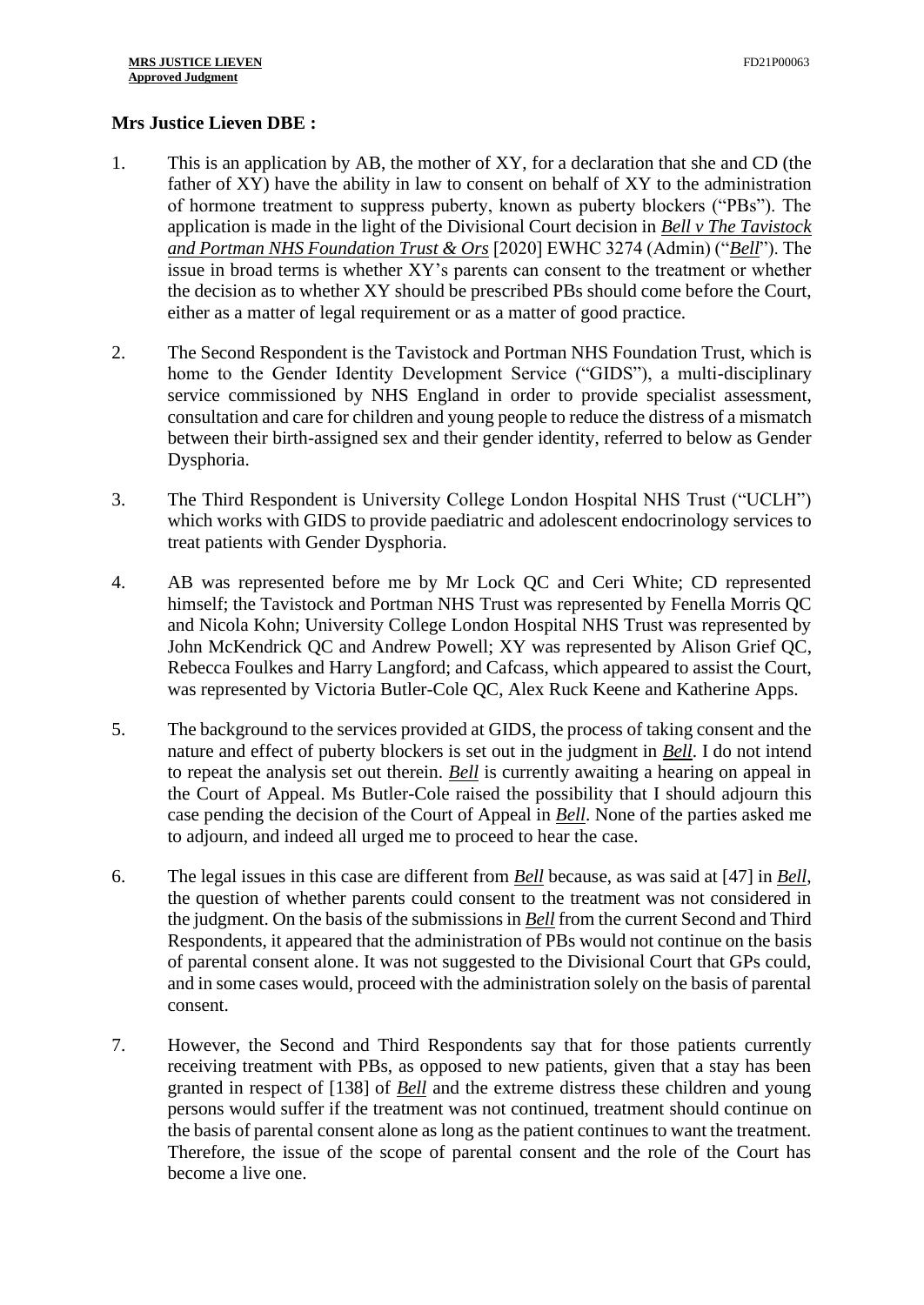- 8. *Bell* is of very great relevance to the present case because the Divisional Court's consideration of the nature of PBs, and in particular their experimental nature, the issues around reversibility, and the lifelong and life-changing nature of the treatment pathway that the child has entered upon, see in particular [134] to [137], are highly relevant to the issues that arise in the present case.
- 9. All parties agreed that if I proceeded to hear this case then I was in effect bound by *Bell*, and that they were not seeking to argue before me that any part of it was wrong, although the Second and Third Respondents would do so in the Court of Appeal. I should be entirely clear that even if I was not in effect bound by *Bell,* I self-evidently entirely agree with its analysis and conclusions having been one member of the Divisional Court. Nothing that is said below is intended to depart, to even the smallest extent, from anything that was said in *Bell*.
- 10. There was some suggestion that if I found that the parents could not consent, I should carry out a best interests analysis of whether or not it was in XY's best interests to receive the PBs. I took the view that this was not an appropriate course to follow. Although I could have heard oral evidence from Professor Butler, Consultant Endocrinologist at the Second Respondent, who had interviewed XY, I had no independent evidence from Cafcass as to XY's best interests, Cafcass not having been invited by the Court to act as Guardian for XY. I therefore did not consider that I was in a proper position to carry out a best interests assessment.

# **XY's facts**

- 11. XY was born a boy and is now aged 15. I have witness statements from both parents and from XY, and XY wrote me a letter. The parents are separated but live close to each other and XY spends considerable time with both parents. I have not heard oral evidence, but I have no reason not to fully accept what is said in the written statements and I rely on those statements in the summary of the facts I set out below.
- 12. XY came out to her parents as transgender when she was 10 years old in Year 5. According to AB, XY had always only been interested in girls' toys and clothes. When at primary school she, for a period, tried to conform to a more "male" stereotype but she was utterly miserable, became very withdrawn, and was shy and unhappy, particularly at school.
- 13. She came out to her parents about being transgender after reading a book where one of the main characters was transgender. According to her mother, once she started going to school as a girl her confidence grew, and she became much happier. The parents first made contact with the GIDS Unit when XY was 10 years old. XY has now fully transitioned socially in all aspects of her life including legal paperwork. She changed her name by deed poll in 2016.
- 14. XY has never been diagnosed as having an unresolved mental health issue and there is no suggestion that she is on the Autistic Spectrum.
- 15. In August 2016 XY was referred to GIDS. She was assessed over the course of seven appointments with a clinical psychologist and a child psychotherapist. During those sessions XY and her parents met the clinicians both together and separately.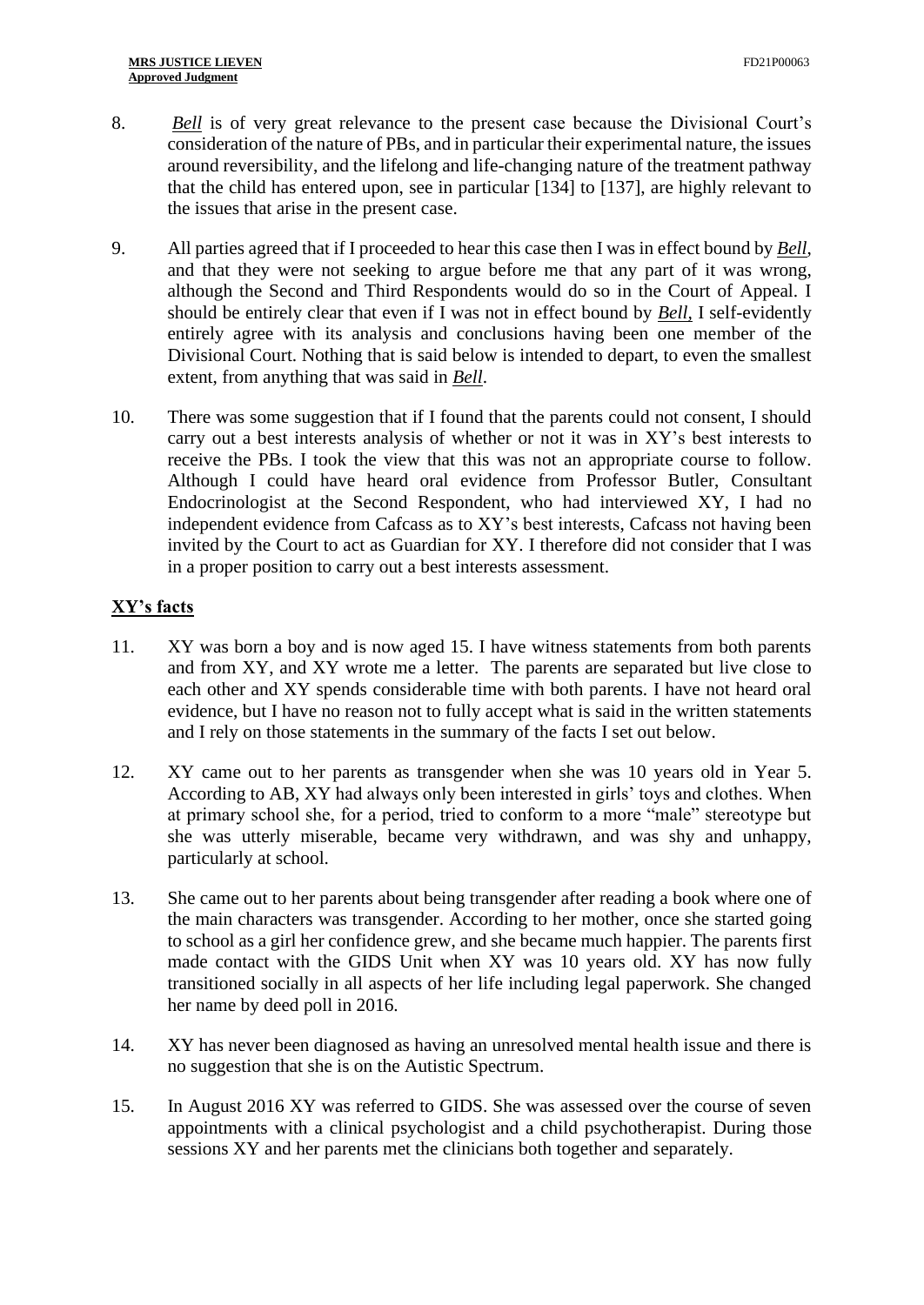- 16. XY could have started on PBs in 2018 but her parents felt she should wait until puberty commenced because they were concerned that she should not be on medication unnecessarily. AB sets out in her witness statement that she did extensive research on PBs before XY started taking them. She says that she was fully aware of the potential side effects and she knew that the treatment was very new. It does appear from AB's witness statement that she and CD have been careful and cautious in their approach to the treatment, have tried to become as well informed as possible, and have sought at various stages to take matters slowly.
- 17. XY was referred by GIDS to UCLH and first attended in February 2018. Her treatment was delayed on two occasions because puberty had not commenced. She was seen by Professor Butler in April 2019 when she was 13. Professor Butler noted: *"[XY] has been declared competent to consent and has signed consent forms voluntarily."* Her parents had also signed the relevant form.
- 18. I note at this point that Professor Butler plainly proceeded on the basis that XY could give legal consent. He noted that XY *"understands all about the treatment and has been able to sign the informed consent form supported by her parents."* I make no comment on UCLH's processes in this regard, but I note that the form produced in this Court was the same, or very similar to, the forms shown to the Court in *Bell*. This form does not test whether the child, here XY, understands the issues set out at [138] of *Bell*. I make no further comment on the degree to which either the Second or Third Respondent's processes test out *Gillick* competence (*Gillick v West Norfolk and Wisbech Health Authority* [1986] AC 112).
- 19. XY had four appointments at UCLH and Professor Butler requested XY's GP to prescribe and administer PBs. XY started on PBs in July 2019. She was initially on a drug that is given every 4 weeks but has now moved to a 10 week cycle. Her next prescription is due in April 2021.
- 20. XY and her parents did consider whether to undergo fertility preservation treatment before she started on PBs and decided not to do so. She was advised that she would not be able to have treatment for fertility preservation until September 2019 and by July 2019 the pubertal changes to her body were progressing at considerable speed and causing her distress. AB sets out the parents' consideration in some detail in her statement. XY says in her statement:

*"I agree with everything my mum says about our efforts for me to undergo fertility preservation treatment before I started on puberty blockers and the race against time. The visible and irreversible onset of male puberty was very and most distressing for me. It also meant that my life wouldn't be my life anymore and normal, where everyone knew and accepted me as female. I had to make a very difficult choice. I have already explained in my letter how I felt about developing any additional male characteristics and especially as they could not be reversed. I would have been devastated.*

*My parents and I talked about everything, they have been hugely supportive and understanding…."*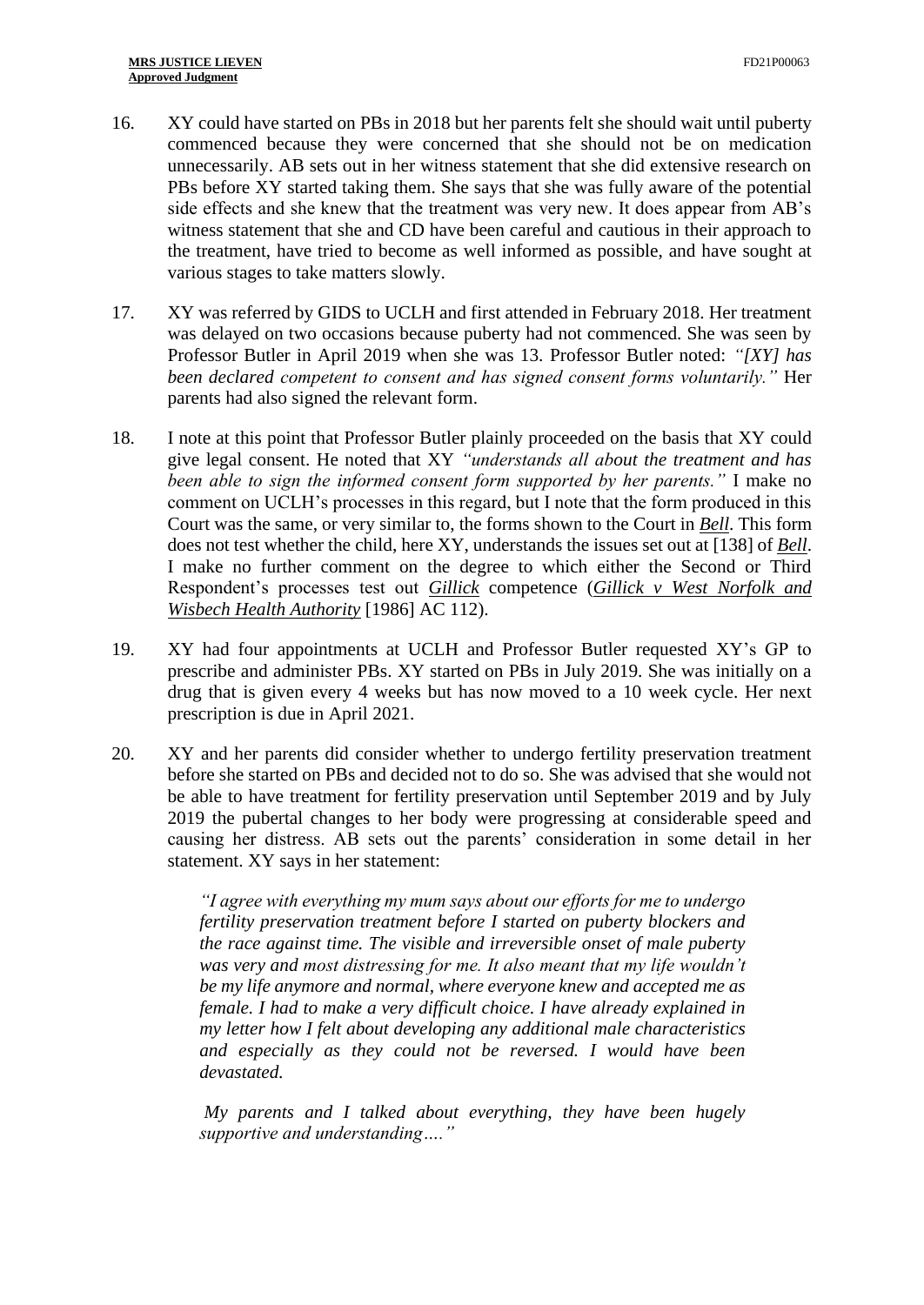- 21. XY could decide at any point before she starts on cross-sex hormones ("CSH"), assuming that she does so, to stop taking PBs for a period of at least 6 months and then preserve sperm. However, this course would entail developing male secondary sexual characteristics which she says she would find devastating. The impact of the loss of fertility and the ability of a child of XY's age to understand those impacts is a matter that is dealt with in *Bell*.
- 22. Since commencing PBs, XY and her family, whether individually or together, have attended a further 10 meetings with their GIDS clinicians for further support and advice.
- 23. The background to the Second and Third Respondent's practice and processes in respect of the prescription of PBs is set out in *Bell* and I will not repeat.
- 24. Shortly after the judgment in *Bell* was delivered, NHS England ("NHSE") issued an amendment to the Service Specification for GIDS requiring that each patient currently receiving treatment should be assessed and a "best interests" application should be made to the Court in the event that the clinical review determined that the patient should continue with PBs. The Second Respondent applied for permission to appeal the judgment and was granted a stay but only in respect of [138] of the judgment.
- 25. The Second Respondent has indicated that it will take a considerable time to carry out the clinical reviews and it will be at least 3 months before XY's review is completed. Dr Carmichael in her statement sets out that in her view it continues to be in XY's best interests to have the PBs and she would not recommend XY stopping the treatment pending her clinical review. Professor Butler has also indicated that he continues to support XY's treatment. Therefore, there is unanimity between the clinicians, the parents and XY that she should continue to be prescribed PBs.
- 26. In the light of the *Bell* judgment, the Third Respondent wrote to XY's GP setting out its understanding of the legal position. XY's GP was sent a copy of this letter on 17 December 2020. The letter stated inter alia: *"We have let patients know that they will continue to receive their medication until the outcome of this application to the Court is known* [an individual best interest application]. *This has been agreed with NHS England and we are seeking a further stay on the judgement to cover this specific cohort of patients for this specific purpose. It is expected that GPs will continue to prescribe to this cohort. If you have any questions about this, please contact us directly."*
- 27. GPs are not parties to the contracts between NHSE and the NHS Trusts which contain the Service Specification and are thus not contractually bound by its terms. Therefore, GPs are entitled to prescribe medications without following the procedures set out by NHSE. XY's GP has continued to prescribe PBs although it is not clear how long she will continue to do so. XY's GP was informed of these proceedings and asked whether she wished to participate but she has declined to do so.
- 28. The position as explained to me by Mr McKendrick, on behalf of the Third Respondent, is that some GPs, including XY's, have agreed to continue prescribing PBs, but others have not. I was shown a number of letters from GPs who had declined to prescribe. Mr McKendrick said that his client would, before *Bell*, do the prescriptions themselves if the GP declined. However, it was not clear whether that would continue to happen post *Bell*. In any event, it is not wholly clear whose consent is being relied upon to make the administration of PBs lawful post *Bell*.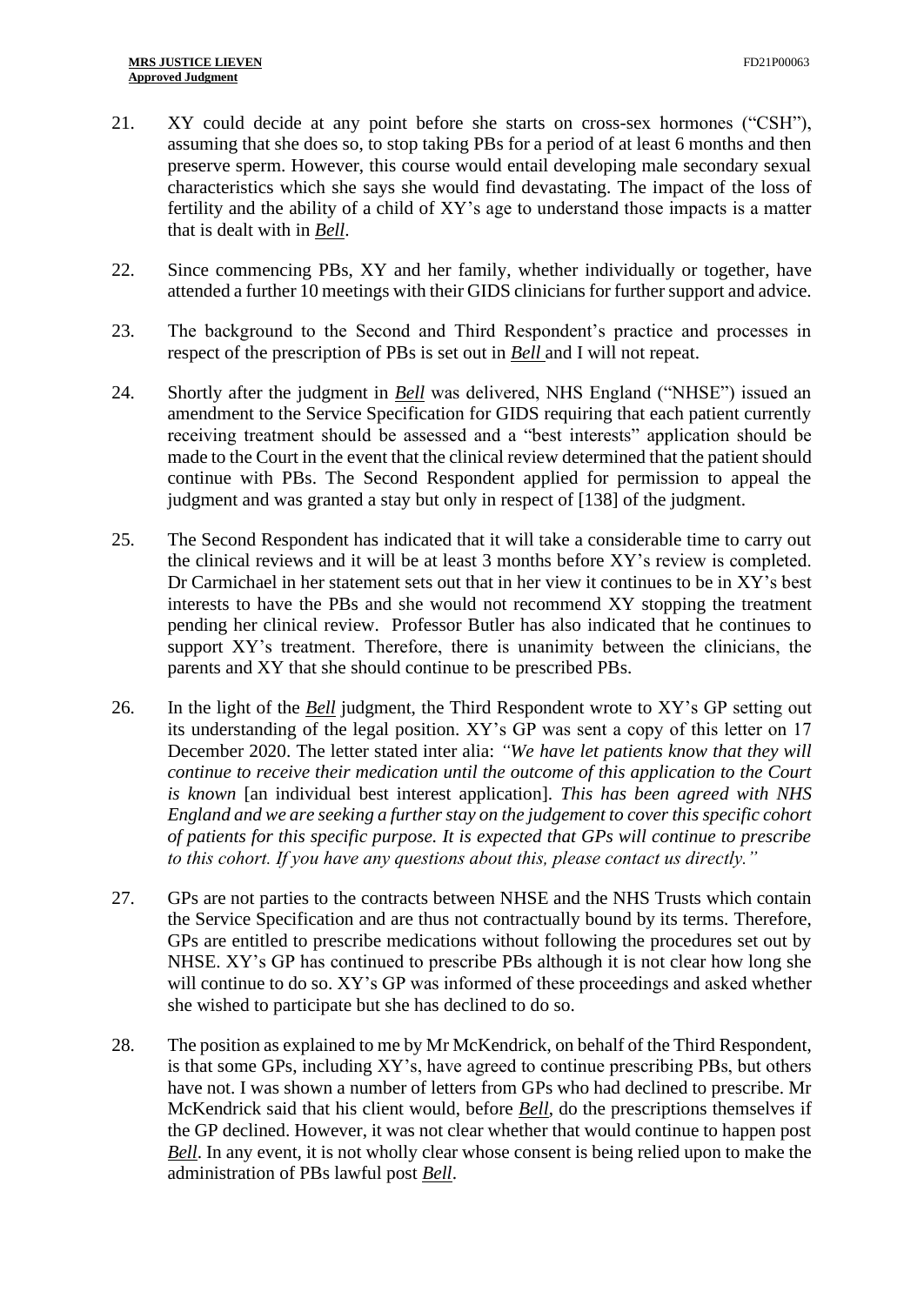- 29. It is by reason of the uncertainty on the lawfulness of parental consent, and the concern that XY's GP might decline to agree to further prescribe, that AB decided to make this application. The Third Respondent takes the view that clarity is needed on this issue for the medical practitioners concerned.
- 30. Dr Carmichael, the Director of GIDS, sets out the Second Respondent's position in the light of the judgment as follows:

*"In relation to referral from GIDS to the endocrine team, the Tavistock would only proceed to refer for treatment where i) it is the clear wish of the young person to be referred for assessment by the endocrinologist and that they understand the nature of the referral (even if their level of understanding falls short of the requirements for 'Gillick Competence' as delineated in the Divisional Court's judgment in Bell); ii) with the agreement and support of the child or young person's parent(s)/carer(s); and iii) with the agreement and recommendation from the clinicians working with the child or young person."*

- 31. All parties agree that ceasing to take the PBs would have significant physical consequences for XY as her male puberty would recommence. She would quickly develop male secondary characteristics, such as facial hair and her voice breaking, which would to a degree at least, be irreversible. It is very clear from XY's witness statement and letter, and her parents' evidence, that she would find this deeply distressing.
- 32. The Applicant issued this application on 29 January 2021 seeking a declaration as set out above. The case was initially referred to Sir James Munby who gave an interlocutory judgment on 5 February 2021. He invited Cafcass to appear as Advocate to the Court, and very helpfully Ms Butler-Cole QC, Mr Ruck Keene and Ms Apps were appointed in that role and have appeared before me.
- 33. There has been correspondence between Ms Bell's solicitors and the Third Respondent concerning any application that might be made to this Court concerning parental consent. Ms Bell's solicitors requested that they be given 14 days notice of any application. The Third Respondent did not give any undertaking in this regard and plainly AB was neither asked nor gave any such undertaking. When the matter came before Sir James Munby he requested Cafcass act as Advocate to the Court but he did not order that Ms Bell's representatives be informed of the proceedings. I note that it would have been very difficult to allow Ms Bell's representatives or any other third party to participate in the hearing given the highly personal facts concerning XY and her family. There was an application, which I refused, for another case to be joined with XY's case at the hearing. I refused that application, in part because it would have made the hearing much more complicated in terms of ensuring there was no wider knowledge of XY's factual position.

# **The Issues**

- 34. Sir James Munby in his interlocutory judgment set out the following questions:
	- a. Do the parents retain the legal ability to consent to the treatment ?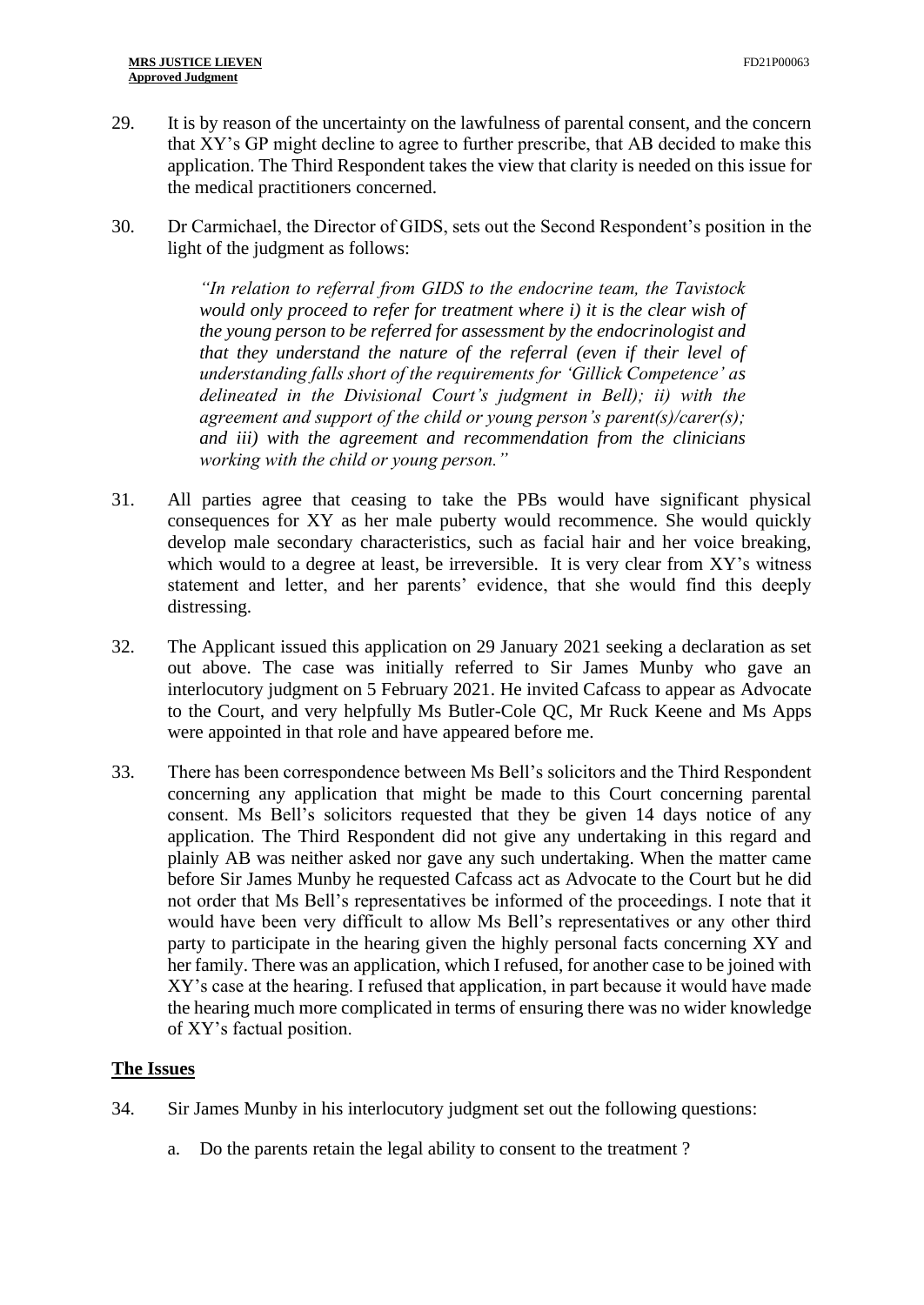- b. Does the administration of PBs fall into a "special category" of medical treatment by which either:
	- i. An application must be made to the Court before they can be prescribed ?
	- ii. As a matter of good practice an application should be made to the Court ?"
- 35. I agree these are the issues for the Court, and I will deal with them in that order below.

#### **The judgment in Bell and the role of Puberty Blockers**

- 36. As I have referred to above, *Bell* is being appealed to the Court of Appeal and is listed for hearing in June 2021. The judgment sets out in some detail the use of PBs in respect of children and young people suffering from Gender Dysphoria and the issues that arise in respect of that treatment.
- 37. There are a number of aspects of the treatment, as referred to in *Bell*, which are relevant to the issues before me: the effect of PBs [48]-[59]; reversibility [60]–[68]; the evidence base and whether PBs are "experimental" treatment [69]-[74]; and the persistence of the symptomology [75]-[77].
- 38. The Court's conclusions relevant to this part of the case are at [134]-[137] and state:

*"134.The starting point is to consider the nature of the treatment proposed. The administration of PBs to people going through puberty is a very unusual treatment for the following reasons. Firstly, there is real uncertainty over the short and long-term consequences of the treatment with very limited evidence as to its efficacy, or indeed quite what it is seeking to achieve. This means it is, in our view, properly described as experimental treatment. Secondly, there is a lack of clarity over the purpose of the treatment: in particular, whether it provides a "pause to think" in a "hormone neutral" state or is a treatment to limit the effects of puberty, and thus the need for greater surgical and chemical intervention later, as referred to in the Health Research Authority report. Thirdly, the consequences of the treatment are highly complex and potentially lifelong and life changing in the most fundamental way imaginable. The treatment goes to the heart of an individual's identity, and is thus, quite possibly, unique as a medical treatment.* 

*135. Furthermore, the nature and the purpose of the medical intervention must be considered. The condition being treated, GD, has no direct physical manifestation. In contrast, the treatment provided for that condition has direct physical consequences, as the medication is intended to and does prevent the physical changes that would otherwise occur within the body, in particular by stopping the biological and physical development that would otherwise take place at that age. There is also an issue as to whether GD is properly categorised as a psychological condition, as the DSM-5 appears to do, although we recognise there are those who would not wish to see the condition categorised in that way. Be that as it may, in our judgment for the reasons already identified, the clinical intervention we are concerned with here is different in kind to*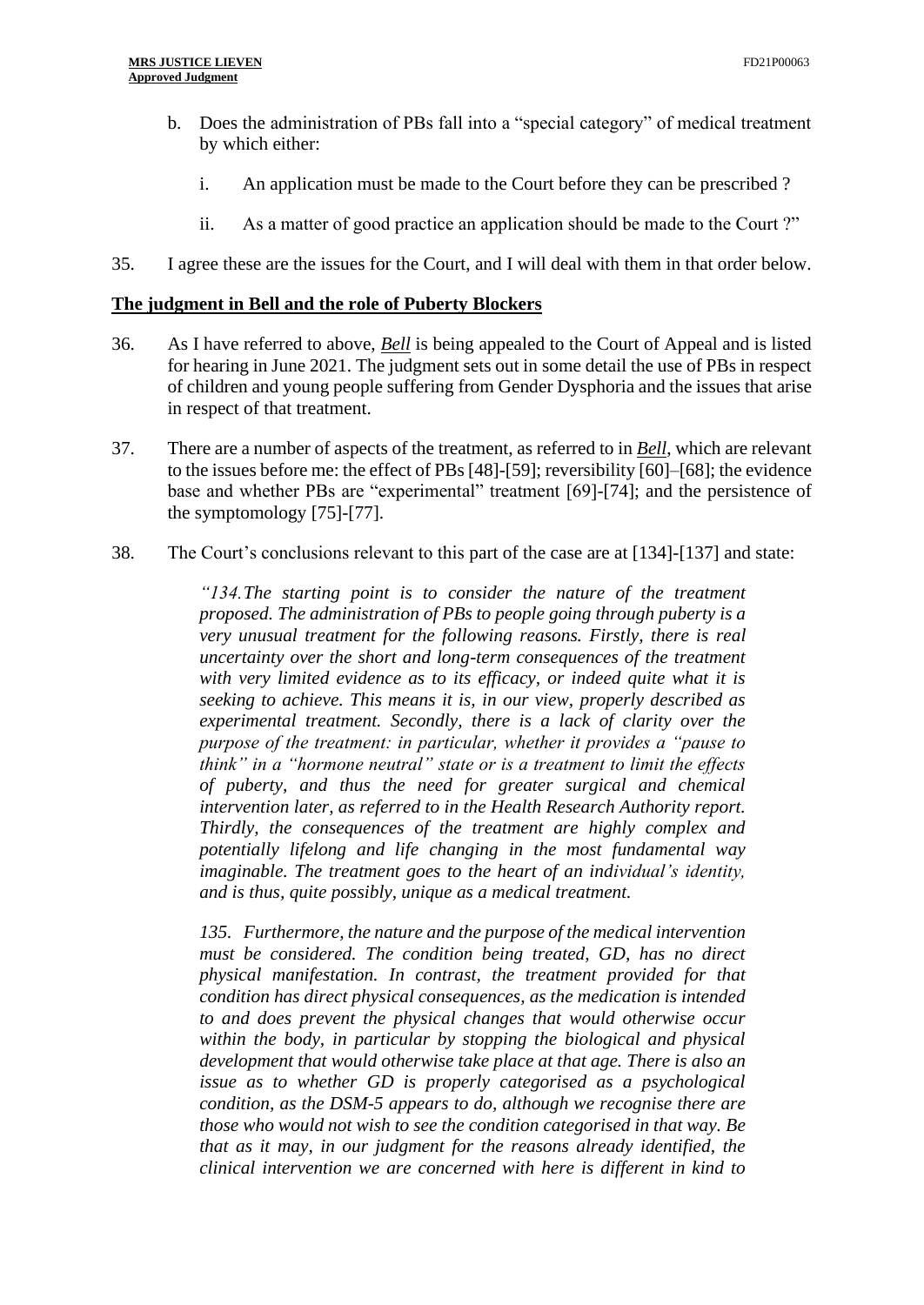*other treatments or clinical interventions. In other cases, medical treatment is used to remedy, or alleviate the symptoms of, a diagnosed physical or mental condition, and the effects of that treatment are direct and usually apparent. The position in relation to puberty blockers would not seem to reflect that description.* 

*136. Indeed the consequences which flow from taking PBs for GD and which must be considered in the context of informed consent, fall into two (interlinking) categories. Those that are a direct result of taking the PBs themselves, and those that follow on from progression to Stage 2, that is taking cross-sex hormones. The defendant and the Trusts argue that Stage 1 and 2 are entirely separate; a child can stop taking PBs at any time and that Stage 1 is fully reversible. It is said therefore the child needs only to understand the implications of taking PBs alone to be Gillick competent. In our view this does not reflect the reality. The evidence shows that the vast majority of children who take PBs move on to take cross-sex hormones, that Stages 1 and 2 are two stages of one clinical pathway and once on that pathway it is extremely rare for a child to get off it.* 

*137. The defendant argues that PBs give the child "time to think", that is, to decide whether or not to proceed to cross-sex hormones or to revert to development in the natal sex. But the use of puberty blockers is not itself a neutral process by which time stands still for the child on PBs, whether physically or psychologically. PBs prevent the child going through puberty in the normal biological process. As a minimum it seems to us that this means that the child is not undergoing the physical and consequential psychological changes which would contribute to the understanding of a person's identity. There is an argument that for some children at least, this may confirm the child's chosen gender identity at the time they begin the use of puberty blockers and to that extent, confirm their GD and increase the likelihood of some children moving on to cross-sex hormones. Indeed, the statistical correlation between the use of puberty blockers and cross-sex hormones supports the case that it is appropriate to view PBs as a stepping stone to cross-sex hormones."*

#### **Issue One - Do XY's parents retain the legal ability to consent to treatment with Puberty Blockers ?**

#### The role of parents

- 39. The central, fundamental and critical role of parents in their children's lives, and decision making about their lives, hardly needs to be stated. It is set out in the clearest terms in the Children Act 1989 ("CA 89").
- 40. Section 2(1) CA 89 provides:

*"Where a child's father and mother were married to, or civil partners of,*  each other at the time of his birth, they shall each have parental *responsibility for the child."*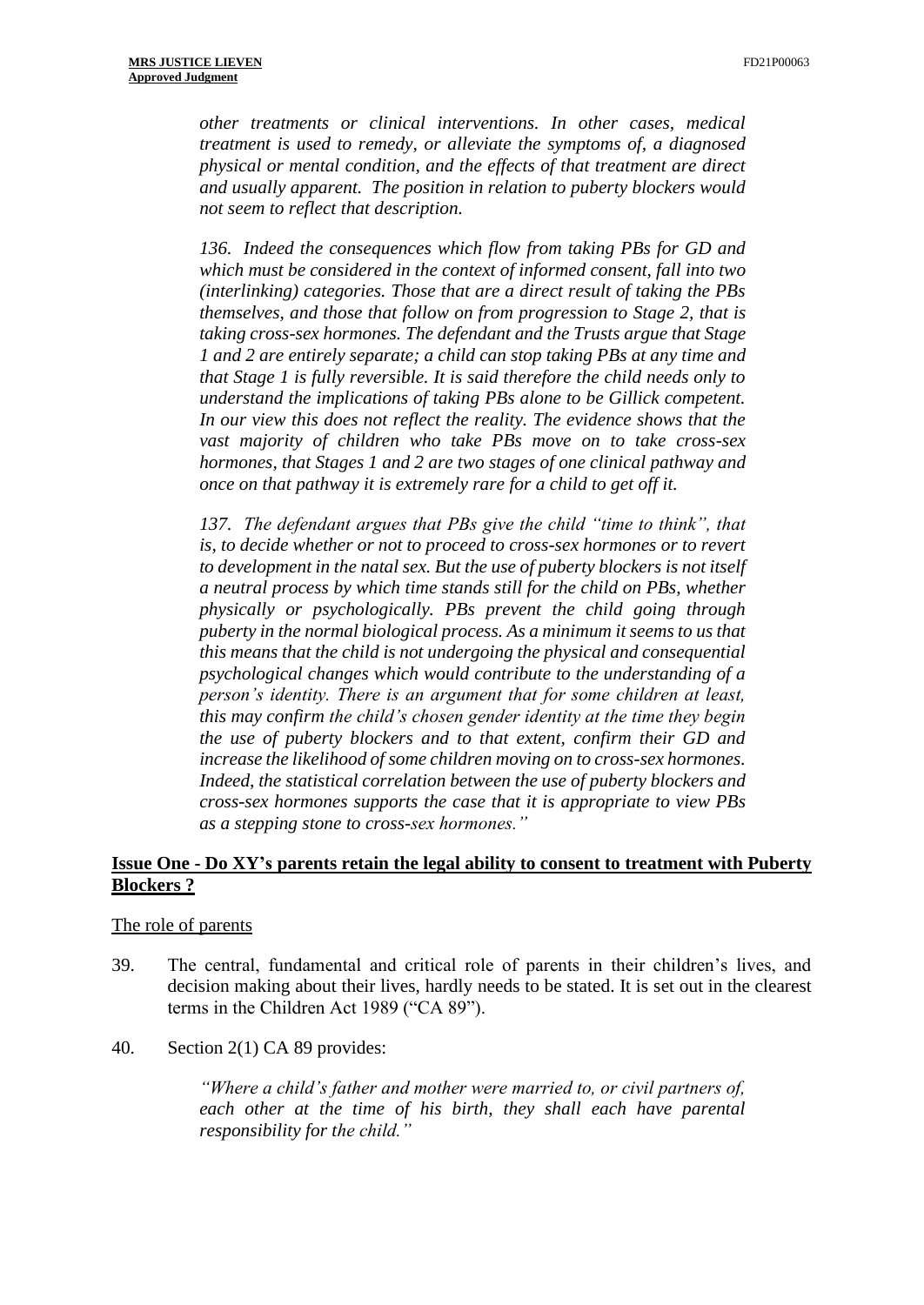41. Section 3(1) CA 89 provides:

*"In this Act "parental responsibility" means all the rights, duties, powers, responsibilities and authority which by law a parent of a child has in relation to the child and his property."*

42. The scope of parental responsibility extends to granting consent for medical treatment, see Ward LJ in *In Re Z (A Minor) (Freedom of Publication)* [1997] Fam 1 at p.25:

> *"Giving consent to medical treatment of a child is a clear incident of parental responsibility arising from the duty to protect the child…"*

- 43. Parents can be asked by doctors to make the most serious of all decisions about the medical treatment on behalf of their children. The decision making structure where the Court is not involved was considered by Hedley J in *Portsmouth NHS Trust v Wyatt*  [2005] 1 FLR 652 at [30]-[32] and does not need to be repeated.
- 44. The caselaw is replete with judicial statements about not merely the centrality of parents in decisions about their children, but also as to why the Courts should in the vast majority of situations respect and uphold the parents' views and decision making about their children.
- 45. Just one of these numerous statements was made by Baker J (as he then was) in *Re Ashya King* [2014] EWHC 2964 (Fam) which sets out the parental role in the context of serious medical treatment of a child:

*"31. Thirdly, it is a fundamental principle of family law in this jurisdiction that responsibility for making decisions about a child rest with his parents. In most cases, the parents are the best people to make decisions about a child and the State – whether it be the court, or any other public authority – has no business interfering with the exercise of parental responsibility unless the child is suffering or is likely to suffer significant harm as a result of the care given to the child not being what it would be reasonable to expect a parent to give."*

46. The then President of the Family Division, Sir James Munby said in *In the matter of E (A Child) (Medical Treatment)* [2016] EWHC 2267 at §35:

> *"Judges do not necessarily know best. Usually a child's long-term carers, whether parents, adoptive parents or long-term foster carers are much better placed than a judge to decide what should happen to their child. In the realm of private law – and this issue, despite the public law context in which it happens to arise, is in truth one in the private law realm – the court, the State, usually becomes involved only because the child's parents or carers have been unable to resolve the difficulty themselves, either because they cannot agree or, as sometimes happens in medical treatment cases, because they prefer to leave a particularly agonising decision to a judge: see, on the latter point, In re Jake (A Child) [2015] EWHC 2442 (Fam) , para 46."*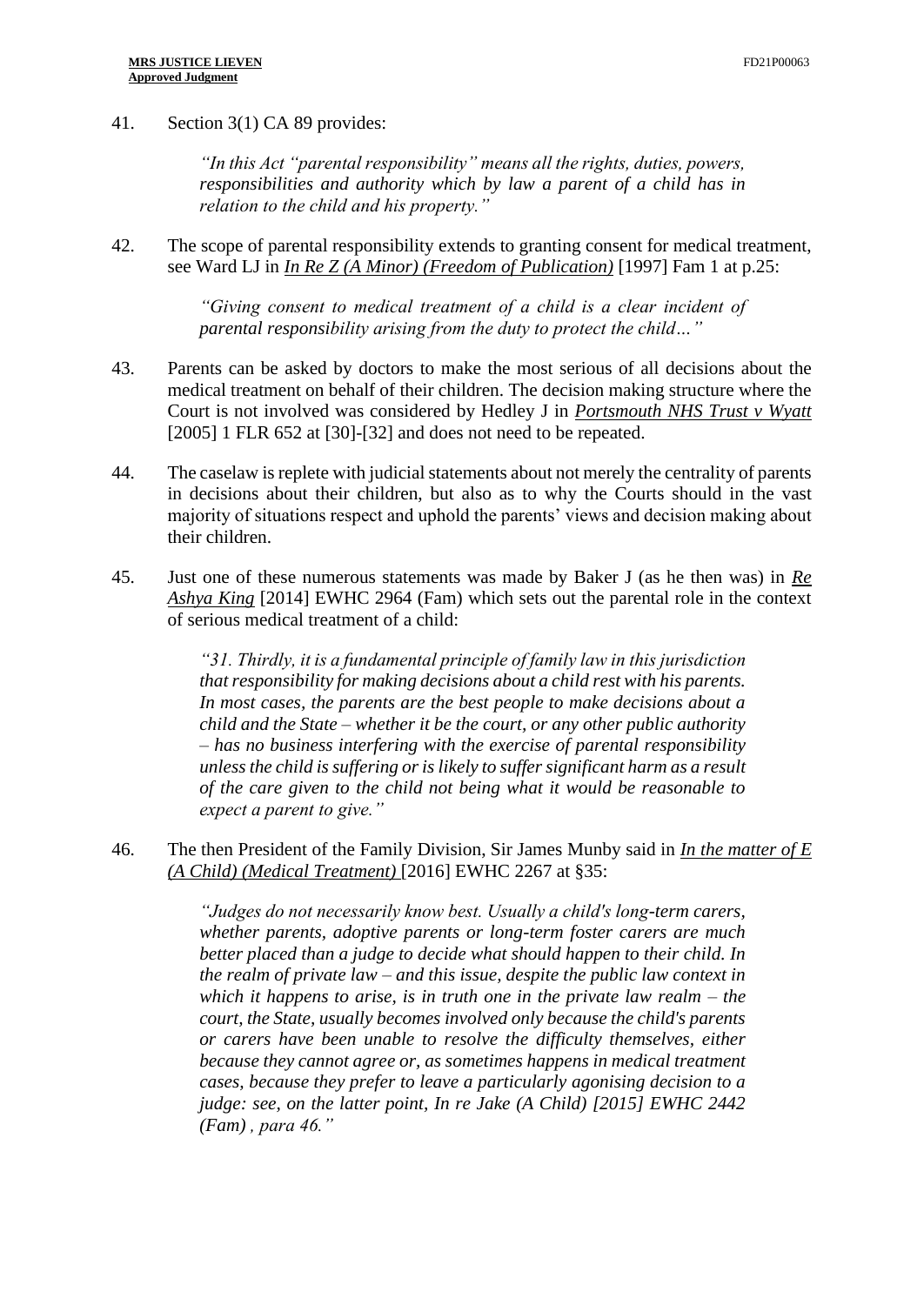47. The importance of protecting parents' rights and duties is set out in article 5 of the United Nations Convention on the Rights of the Child ("UNCRC"):

> *"States Parties shall respect the responsibilities, rights and duties of parents or, where applicable, the members of the extended family or community as provided for by local custom, legal guardians or other persons legally responsible for the child, to provide, in a manner consistent with the evolving capabilities of the child, appropriate direction and guidance in the exercise by the child of the rights recognized in the present Convention."*

48. Further, parents' rights are part of family life to which protection is given by article 8 European Convention on Human Rights ("ECHR") under the Human Rights Act 1998 ("HRA"). I do not need to set out further detail and caselaw on either the UNCRC or article 8 because in my view these protections are fully reflected in the caselaw which is referred to above, and article 8 does not alter the analysis in that caselaw.

#### Parental power to consent to medical treatment

- 49. The issue here is whether the parents have a continuing right to consent even if XY is *Gillick* competent. This was referred to by the parties as the parents having a "concurrent right to consent". Both the Second and Third Respondent proceeded before *Bell* on the basis that XY was *Gillick* competent in respect to the decision to take PBs and therefore it was not necessary to ask whether the parents could also consent. However, that view has been cast into doubt by the judgment in *Bell* and in particular [138]. No fresh assessment of XY's competence has been made since the judgment although XY herself unsurprisingly thinks she is competent to make the decision.
- 50. In *Bell* the Court said:

*"138. It follows that to achieve Gillick competence the child or young person would have to understand not simply the implications of taking*  PBs but those of progressing to cross-sex hormones. The relevant *information therefore that a child would have to understand, retain and weigh up in order to have the requisite competence in relation to PBs, would be as follows: (i) the immediate consequences of the treatment in physical and psychological terms; (ii) the fact that the vast majority of patients taking PBs go on to CSH and therefore that s/he is on a pathway to much greater medical interventions; (iii) the relationship between taking CSH and subsequent surgery, with the implications of such surgery; (iv) the fact that CSH may well lead to a loss of fertility; (v) the impact of CSH on sexual function; (vi) the impact that taking this step on this treatment pathway may have on future and life-long relationships; (vii) the unknown physical consequences of taking PBs; and (viii) the fact that the evidence base for this treatment is as yet highly uncertain."*

51. As is set out above, XY has not been subject to any fresh consideration since *Bell* of her competence to consent. It therefore cannot be established with certainty whether she is, or is not, *Gillick* competent. In those circumstances, I am going to consider the matter on two alternative bases; either that she is not *Gillick* competent, or that she is *Gillick* competent, but it remains relevant whether her parents can also give operative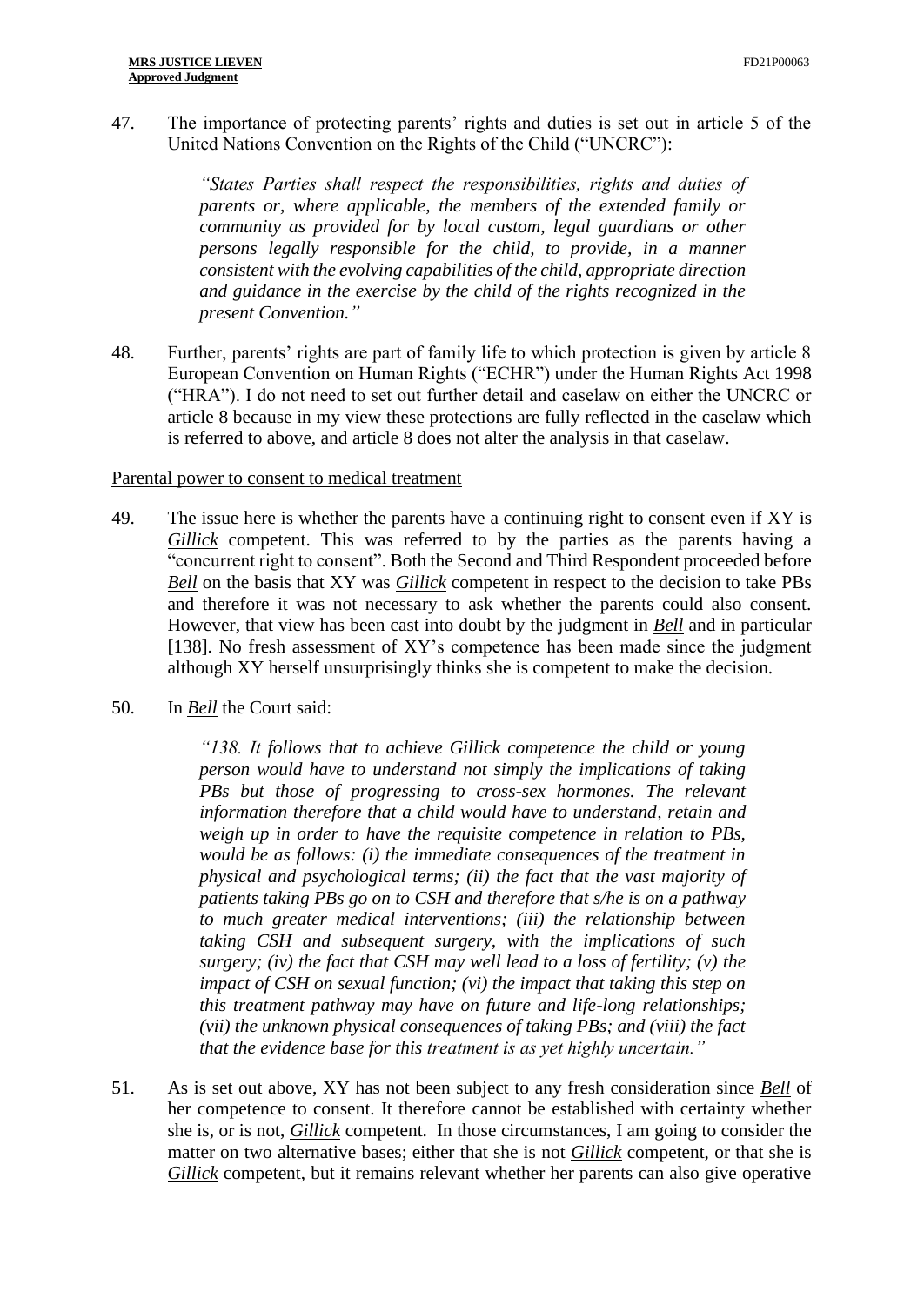consent to the treatment. As Mr McKendrick explained, the position of clinicians, both GPs and his client, is that they are very uncertain at the moment on what basis, if any, they can continue to prescribe.

- 52. The debate before this Court turned on two decisions of Lord Donaldson MR; *Re R (A Minor) (Wardship Consent to Treatment)* [1992] Fam 11 and *Re W (A Minor) Medical Treatment Courts Jurisdiction)* [1993] Fam 64. In those cases Lord Donaldson cast doubt upon precisely what Lord Scarman had meant in *Gillick v West Norfolk and Wisbech Health Authority* [1986] AC 112, and the degree to which parental right to consent to treatment continued even when the child was *Gillick* competent. These cases have recently been considered by Sir James Munby in *Re X (no 2)* [2021] EWHC 65.
- 53. In *Re R* the Court of Appeal was considering a 15 year old girl in the care of a local authority, who was detained under s.2 of the Mental Health Act 1983, and whether she should be treated with anti-psychotic medication. The local authority had consented on her behalf to the treatment, but when she indicated in a "lucid moment" that she would refuse the treatment, the local authority withdrew its consent. The judge at first instance held that he could not override the decision of a competent minor, and therefore the treatment could not be given. The Official Solicitor appealed. The Court of Appeal held that the Court, in the exercise of its wardship jurisdiction, could override a minor's decision. It can therefore be seen that Lord Donaldson's comments about whether the parents of a *Gillick* competent child could consent to treatment on her behalf were obiter. However, Lord Donaldson's comments have become highly important in subsequent caselaw.
- 54. The argument put forward by Mr Munby QC on behalf of the Official Solicitor in *Re R*, that the parents' right to consent to medical treatment terminated on the competence of the child to consent, was dismissed, Lord Donaldson holding:

*"What Mr. Munby's argument overlooks is that Lord Scarman was discussing the parents' right "to determine whether or not their minor child below the age of 16 will have medical treatment" (my emphasis) and this is the "parental right" to which he was referring at p. 186D. A right of determination is wider than a right to consent. The parents can only have a right of determination if either the child has no right to consent, that is, is not a keyholder, or the parents hold a master key which could nullify the child's consent. I do not understand Lord Scarman to be saying that, if a child was "Gillick competent," to adopt the convenient phrase used in argument, the parents ceased to have an independent right of consent as contrasted with ceasing to have a right of determination, that is, a veto. In a case in which the "Gillick competent" child refuses treatment, but the parents consent, that consent enables treatment to be undertaken lawfully, but in no way determines that the child shall be so treated. In a case in which the positions are reversed, it is the child's consent which is the enabling factor and again the parents' refusal of consent is not determinative. If Lord Scarman intended to go further than this and to say that in the case of a "Gillick competent" child, a parent has no right either to consent or to refuse consent, his remarks were obiter, because the only question in issue was Mrs. Gillick's alleged right of veto. Furthermore I consider that they would have been wrong. [Re R 23E-H] (emphasis added)."*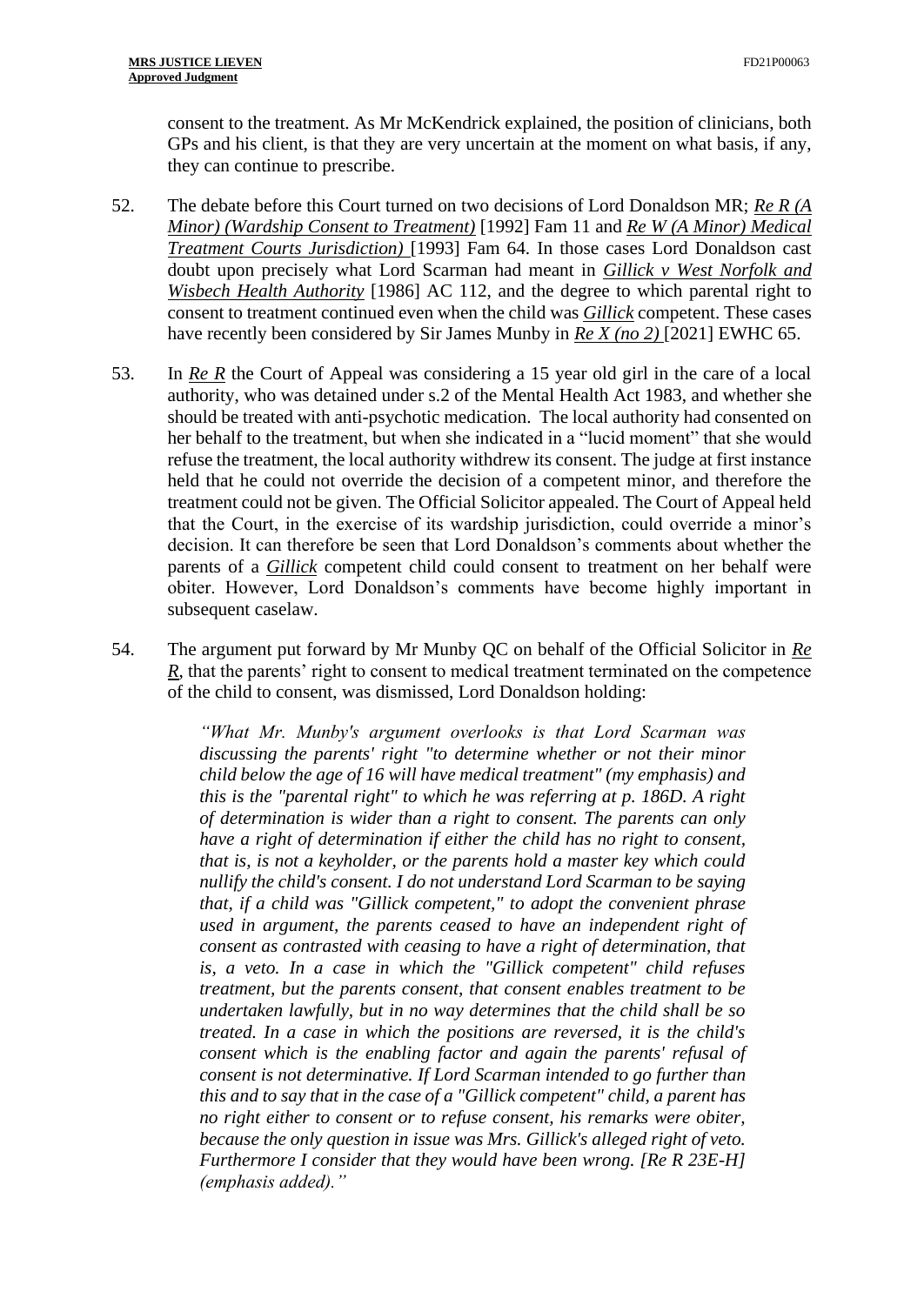#### 55. Lord Donaldson went on:

*"The failure or refusal of the 'Gillick competent' child is a very important factor in the doctor's decision whether or not to treat, but does not prevent the necessary consent being obtained from another competent source." [24H-25A].*

56. This position was summarised at [26F]:

*"…There can be concurrent powers to consent. If more than one body or person has a power to consent, only a failure to, or refusal of, consent by all having that power will create a veto."*

*"…A 'Gillick competent' child or one over the age of 16 will have a power to consent, but this will be concurrent with that of a parent or guardian."*

57. Lord Donaldson considered the matter further in the subsequent judgment in *Re W*. That case concerned a young woman of 16, who was therefore within the ambit of s.8 Family Law Reform Act 1969. Lord Donaldson said first that he doubted whether "*Lord Scarman* [in Gillick] *meant more than that the exclusive right of parents to consent to treatment terminated [on the achievement of competence by their children]"* [76D]. He further expanded:

> *"On reflection I regret my use in In Re R. (A Minor) (Wardship: Consent to Treatment) [1992] Fam. 11, 22, of the key holder analogy because keys can lock as well as unlock. I now prefer the analogy of the legal "flak jacket" which protects the doctor from claims by the litigious whether he acquires it from his patient who may be a minor over the age of 16, or a "Gillick competent" child under that age or from another person having parental responsibilities which include a right to consent to treatment of the minor. Anyone who gives him a flak jacket (that is, consent) may take it back, but the doctor only needs one and so long as he continues to have one he has the legal right to proceed." [78D-E]*

- 58. The scope of Lord Donaldson's comments was recently considered by Sir James Munby in *Re X (no 2).* That case again concerned whether the Court could override a refusal of consent by a 15 year old Jehovah's Witness who was refusing a blood transfusion. The ratio of the case was that the Court can override such a refusal, and that the principle in *Re R* and *Re W* in this regard had withstood the HRA and the UNCRC and those cases remained good law in this regard.
- 59. However, *Re X (no 2)* did not actually concern concurrent, let alone conflictual, parental ability to consent where the child was *Gillick* competent. Therefore, on the issue before this Court, *Re X (no 2)* takes the analysis no further forward.
- 60. To the degree that Lord Donaldson was seeking to find that a parent retains the right to consent to treatment which a *Gillick* competent child has refused, in my view that analysis does not fit with what the House of Lords, and in particular Lord Scarman, said in *Gillick.* It would now also be very difficult to accept in the light of article 8 of the ECHR.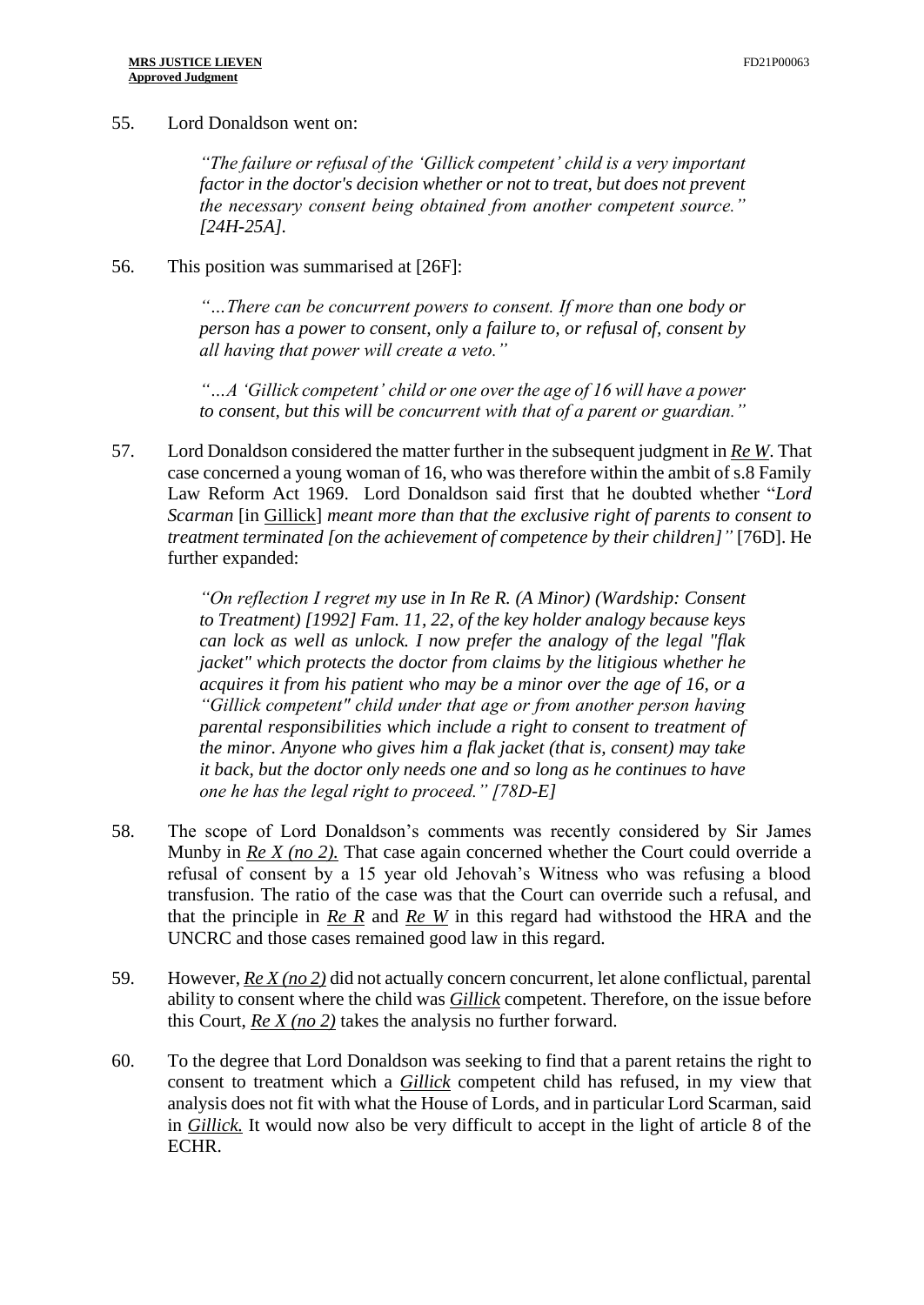- 61. The issue in *Gillick* was whether GPs could give contraceptive advice and treatment to girls under 16 without their parents being informed. The conclusion of the House of Lords was that Department of Health advice that said that the GPs could provide such advice and treatment was lawful. *Gillick* is relevant to the present case because it sets the framework for all the subsequent caselaw on the legal position of a child vis-à-vis her parent when the child is competent to make a decision.
- 62. Lord Scarman started at 176D by saying that parental rights and duties had not been undermined but it *"may not be as extensive or as long lasting as she* [Mrs Gillick] *believes it to be."*
- 63. At 184B-C he said:

*"The principle of the law, as I shall endeavour to show, is that parental rights are derived from parental duty and exist only so long as they are needed for the protection of the person and property of the child. The principle has been subjected to certain age limits set by statute for certain purposes: and in some cases the courts have declared an age of discretion at which a child acquires before the age of majority the right to make his (or her) own decision. But these limitations in no way undermine the principle of the law, and should not be allowed to obscure it."*

#### 64. At 186D Lord Scarman said:

*"The underlying principle of the law was exposed by Blackstone and can be seen to have been acknowledged in the case law. It is that parental right yields to the child's right to make his own decisions when he reaches a sufficient understanding and intelligence to be capable of making up his own mind on the matter requiring decision."*

- 65. Lord Scarman then referred to Lord Denning M.R. capturing the spirit and principle of the law in *Hewer v Bryant* [1970] 1 QB 357, 369 by saying that the parental right *"is a dwindling right which the courts will hesitate to enforce against the wishes of the child."* Interestingly, *Hewer v Bryant* was a deprivation of liberty case (although the issue was not then phrased in that terminology) which shows that there is overlap between the caselaw on parental right to consent to a child's deprivation of liberty and that on consent to medical treatment.
- 66. At 188H- 189B Lord Scarman said:

*"In the light of the foregoing I would hold that as a matter of law the parental right to determine whether or not their minor child below the age of 16 will have medical treatment terminates if and when the child achieves a sufficient understanding and intelligence to enable him or her to understand fully what is proposed. It will be a question of fact whether a child seeking advice has sufficient understanding of what is involved to give a consent valid in law. Until the child achieves the capacity to consent, the parental right to make the decision continues save only in exceptional circumstances."*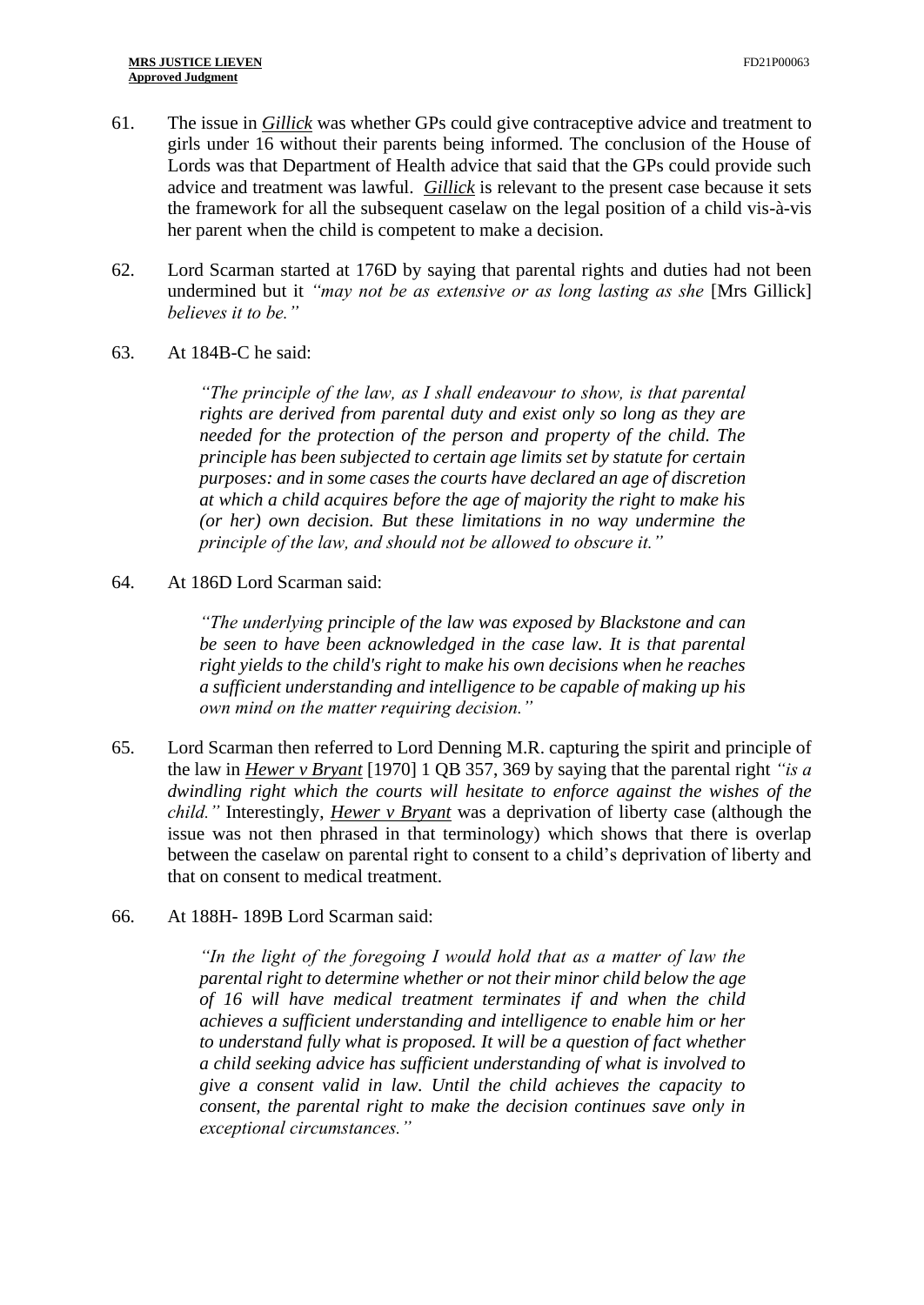- 67. Although there is some difference in nuance between the speeches in *Gillick*, it is accepted that Lord Scarman reflects the view of the Committee. The very essence of *Gillick* is, in my view, that a parent's right to consent or "determine" treatment cannot trump or overbear the decision of the child. Therefore, the doctors could lawfully advise and treat the child without her mother's knowledge or consent. In *Gillick*, the parent did not have the right to know that the treatment was being given, so it makes little sense to assume that the parent could act to stop the child's decision being operative on whether the treatment takes place or not. I cannot accept that Lord Scarman was drawing the distinction between the child making the decision and the parent being able to give legally operative consent that Lord Donaldson seems to have drawn in *Re R*. Mrs Gillick was asserting a right to "decide" whether her daughter could be given advice and treatment without her knowledge, and thus without her consent. Therefore, the distinction that Lord Donaldson seeks to draw between the parent retaining a right to consent, but not being in a position to determine the treatment, does not accord with the issue in *Gillick*.
- 68. However, in the present case, the parent and the child are in agreement. Therefore, the issue here is whether the parents' ability to consent disappears once the child achieves *Gillick* competence in respect of the specific decision even where both the parents and child agree. In my view it does not. The parents retain parental responsibility in law and the rights and duties that go with that. One of those duties is to make a decision as to consent in medical treatment cases where the child cannot do so. The parent cannot use that right to "trump" the child's decision, so much follows from *Gillick*, but if the child fails to make a decision then the parent's ability to do so continues. At the heart of the issue is that the parents' "right" to consent is always for the purpose of ensuring the child's best interests. If the child does not, for whatever reason, make the relevant decision then the parents continue to have the responsibility (and thus the right) to give valid consent.
- 69. This might arise if the child is unable to make the decision, for example is unconscious. However, it could also arise if the child declines to make the decision, perhaps because although *Gillick* competent she finds the whole situation too overwhelming and would rather her parents make the decision on her behalf. In the present case, in the light of the decision in *Bell*, and the particular issues around *Gillick* competence explained in that judgment, it has not been possible to ascertain whether the child is competent. In this case, there are two options. If the child is *Gillick* competent, she has not objected to her parent giving consent on her behalf. As such, a doctor can rely on the consent given by her parents. Alternatively, the child is not *Gillick* competent. In that case, her parents can consent on her behalf. It is not necessary for me or a doctor to investigate which route applies to give the parents authority to give consent. Therefore, in my view, whether or not XY is *Gillick* competent to make the decision about PBs, her parents retain the parental right to consent to that treatment.
- 70. This approach protects the rights both of the child and the parents. As set out above, the parents' rights and responsibilities are given under s.3 of the Children Act ultimately to protect and further the child's welfare. Further, the parents' rights under article 8 ECHR and the UNCRC are appropriately balanced against the child's rights to assert their own decisions, when competent to do so.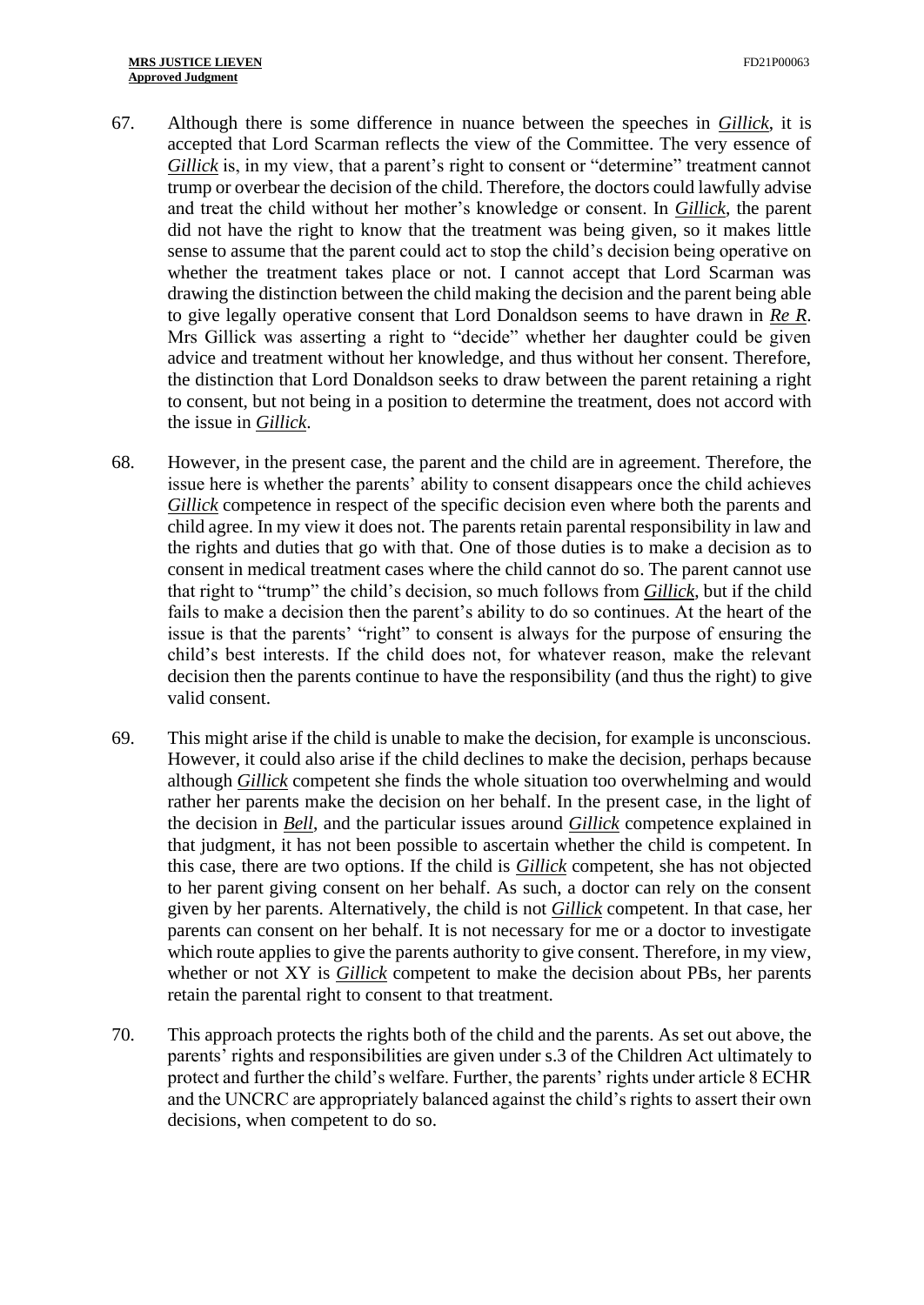# **Issue Two -Is there a special category of medical treatment requiring court authorisation, and do puberty blockers fall within it ?**

- 71. The second issue in the case is whether there is a special category of medical treatment where either there is a common law rule that cases must be brought to Court for the Court to make the decision or, as a matter of good practice, such cases should be brought before the Court. If there is such a special category does treatment with PBs of children and young people suffering from Gender Dysphoria fall within it? The first sub-issue is therefore the existence and/or scope of any "special category", and the second subissue is whether PBs should fall within such a category. The basis for PBs being in a special category of treatment would be the matters considered in *Bell* at [134] to [137] set out above.
- 72. There are two preliminary points to raise in respect of this issue. Firstly, the judgments concerning medical treatment decisions that should be brought to court are sometimes less than clear as to whether they are referring to a legal requirement or merely to good practice. However, it is in most cases probably a distinction without much difference. If it is good practice to apply to the Court, then if a clinician does not do so s/he is at risk of considerable criticism and possibly disciplinary action by the professional body. Therefore, a principle of good practice may have a very similar effect to a legal requirement.
- 73. Secondly, this is an aspect of the case where I am acutely conscious that all the parties are arguing the same position, namely that even if there is some limited "special category", it is very limited and PBs do not fall within it. However, it is very apparent from *Bell* that there could be a strong counter argument. Ms Butler Cole took me to the relevant legal material, but it was not her role to put that counter argument. As I explained below, in reality the "special category" to the degree it exists at all, is extremely limited.
- 74. The argument that there is a special category of medical treatment, which only the court can authorise, rests on a series of decisions concerning sterilisation of girls and women, some of which involve under 16 year olds. *Re D (A Minor) (Wardship Sterilisation)*  [1976] 1 All ER 326 concerned an 11 year old girl who was described as having some impairment of mental function, certain aggressive tendencies and some medical complications. Her mother was very concerned that she would become pregnant and wished her to be sterilised and a doctor agreed to carry out the operation. An educational psychologist, as well as some other professionals, were very concerned about this decision and applied to the Court for D to be made a Ward of Court.
- 75. Heilbron J held that the proposed operation involved the deprivation of a basic human right and was being carried out for "non-therapeutic" reasons. She found that it was appropriate to make D a Ward of Court and that this was the type of case where the court should *"throw some care around this child"* [333b-c].
- 76. *Re B (A Minor) (Wardship Sterilisation)* [1987] 2 All ER 206 concerned a mentally handicapped girl of 17 with the mental age of a 5/6 year old. The local authority applied for her to be made a Ward of Court and for the Court to authorise a sterilisation. On the facts, it appeared that other alternative treatment, such as long-term contraception, was not clinically appropriate in her case. The High Court (Bush J) granted the application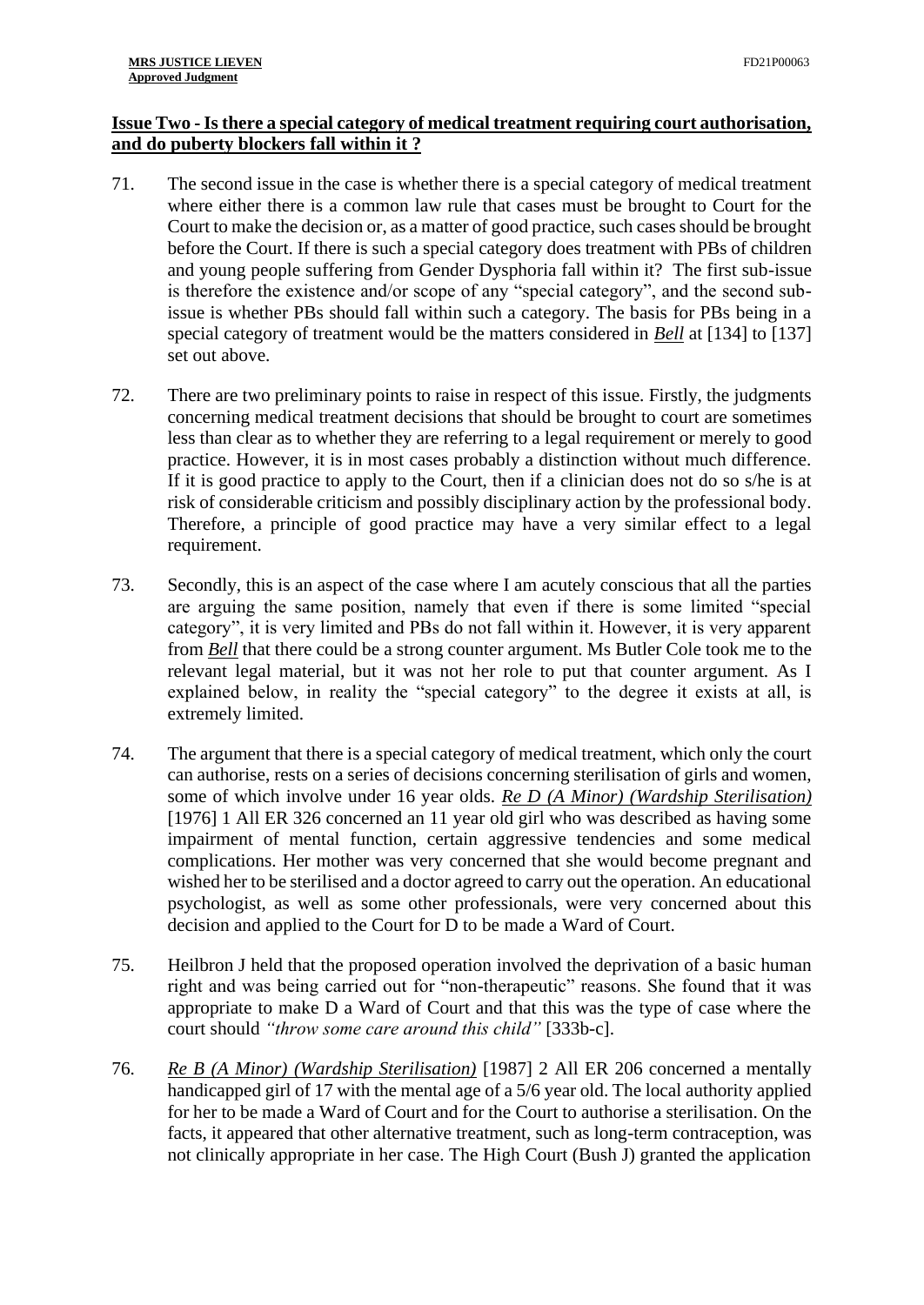and the Official Solicitor, who opposed the application, appealed ultimately to the House of Lords.

77. The ratio in the House of Lords was that, as a Ward of Court, the paramount issue was the girl's welfare and best interests. Sterilisation was, on the facts of the case, found to be in her best interests. However, their Lordships made various comments on the circumstances in which such applications should come to Court. Lord Templeman said:

> *"In my opinion sterilisation of a girl under 18 should only be carried out with the leave of a High Court judge. A doctor performing a sterilisation operation with the consent of the parents might still be liable in criminal, civil or professional proceedings. A court exercising the wardship jurisdiction emanating from the Crown is the only authority which is empowered to authorise such a drastic step as sterilisation after a full and informed investigation. The girl will be represented by the Official Solicitor or some other appropriate guardian; the parents will be made parties if they wish to appear and where appropriate the local authority will also appear. Expert evidence will be adduced setting out the reasons for the application, the history, conditions, circumstances and foreseeable future of the girl, the risks and consequences of pregnancy, the risks and consequences of sterilisation, the practicability of alternative precautions against pregnancy and any other relevant information. The judge may order additional evidence to be obtained. In my opinion, a decision should only be made by a High Court judge. In the Family Division a judge is selected for his or her experience, ability and compassion. No one has suggested a more satisfactory tribunal or a more satisfactory method of reaching a decision which vitally concerns an individual but also involves principles of law, ethics and medical practice. Applications for sterilisation will be rare. Sometimes the judge will conclude that a sufficiently overwhelming case has not been established to justify interference with the fundamental right of a girl to bear a child; this was the case in In Re D. (A Minor) (Wardship: Sterilisation) [1976] Fam. 185 . But in the present case the judge was satisfied that it would be cruel to expose the girl to an unacceptable risk of pregnancy which could only be obviated by sterilisation in order to prevent child bearing and childbirth in circumstances of uncomprehending fear and pain and risk of physical injury. In such a case the judge was under a duty and had the courage to authorise sterilisation."*

- 78. This passage is the high point of the caselaw supporting an argument that there is a special category of case which must always come to Court. The other judges did not expressly agree with Lord Templeman, although they all agreed with the outcome. Lord Hailsham distinguished *Re D* on the basis that B would never be able to exercise an informed choice as to the treatment, given her mental incapacity, whereas D would in all probability have been able to do so once she reached the age of 18. Further, Lord Hailsham said that the distinction drawn between therapeutic and non-therapeutic sterilisations was not in his view a helpful one, see p.213 a-c.
- 79. *F v West Berkshire Health Authority* [1990] 2 AC 1 concerned a 36 year old woman with a serious mental disability. She had formed a sexual relationship and there was medical evidence that it would be disastrous for her if she became pregnant. Further,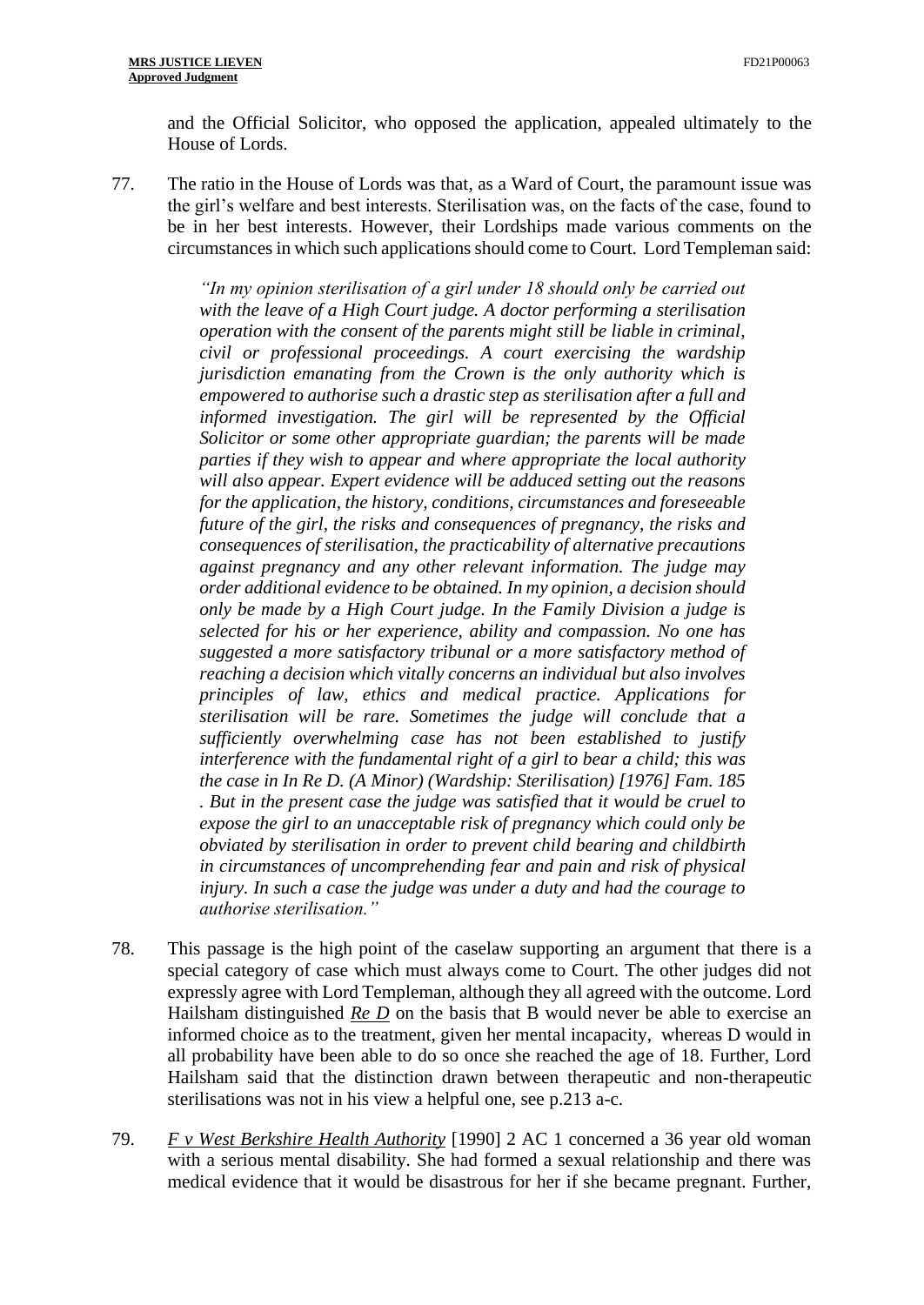ordinary methods of contraception were not appropriate for her and the clinicians thought she should have a sterilisation. The issue for the Court was whether such an operation would be lawful given that she could not give consent and the parens patriae jurisdiction in respect of adults lacking mental capacity no longer existed because of the coming into force of the Mental Health Act 1959 and the relevant revocation by warrant, see Lord Brandon at [552h]. The Official Solicitor, instructing Mr Munby QC, argued that sterilisation of an adult mental patient who was unable to give her consent could never be lawful.

- 80. The Court held that it did have jurisdiction to give the authorisation under the doctrine of necessity. Their Lordships struggled somewhat to establish where their jurisdiction came from, Lord Goff finding support in the law of shipping. To a considerable degree the case is now of historical interest because of the Mental Capacity Act 2005. However, it is important for the purposes of the present case because of what their Lordships said about the circumstances in which such applications had to be brought to Court.
- 81. Lord Brandon at p.551j-552b said:

*"That is not the end of the matter, however, for there remains a further question to be considered. That question is whether, in the case of an operation for the sterilisation of an adult woman of child-bearing age, who is mentally disabled from giving or refusing her consent to it, although involvement of the court is not strictly necessary as a matter of law, it is nevertheless highly desirable as a matter of good practice. In considering that question, it is necessary to have regard to the special features of such an operation. These features are: first, the operation will in most cases be irreversible; secondly, by reason of the general irreversibility of the operation, the almost certain result of it will be to deprive the woman concerned of what is widely, and as I think rightly, regarded as one of the fundamental rights of a woman, namely, the right to bear children; thirdly, the deprivation of that right gives rise to moral and emotional considerations to which many people attach great importance; fourthly, if the question whether the operation is in the best interests of the woman is left to be decided without the involvement of the court, there may be a greater risk of it being decided wrongly, or at least of it being thought to have been decided wrongly; fifthly, if there is no involvement of the court, there is a risk of the operation being carried out for improper reasons or with improper motives; and, sixthly, involvement of the court in the decision to operate, if that is the decision reached, should serve to protect the doctor or doctors who perform the operation, and any others who may be concerned in it, from subsequent adverse criticisms or claims."*

82. The six factors set out by Lord Brandon could be used as touchstone tests by which to decide whether a particular medical treatment should be brought to Court. However, it is important to bear closely in mind that *Re F* concerned an adult without capacity and not a child with parents who were capable of, and prima facie entitled to, exercise parental responsibility.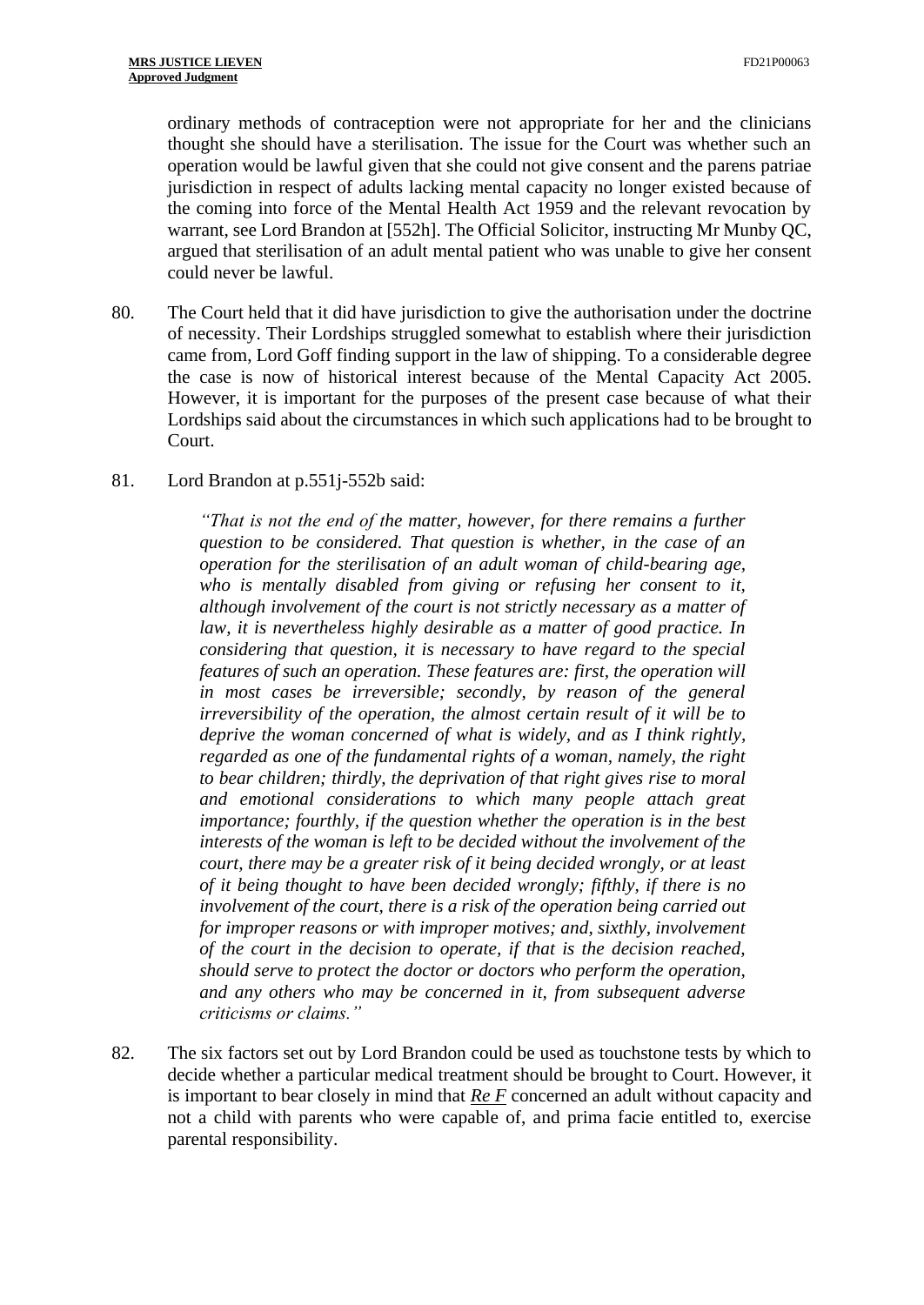- 83. In *Re E (A Minor) (Medical Treatment)* [1991] 2 FLR 585 Sir Stephen Brown P was dealing with a severely mentally handicapped 17 year old girl who suffered from a menstrual condition for which the only effective treatment was a hysterectomy. Her parents were prepared to consent to the proposed treatment, but she was made a Ward of Court and the Official Solicitor acted on her behalf. It appears that the case was brought to Court because, although all parties considered such an application was unnecessary, the clinicians were very concerned about the legality of their position.
- 84. The judge considered *Re F* and drew a distinction between therapeutic and nontherapeutic sterilisations. He held that the consent of the Court was not required because the operation was for therapeutic reasons, and the parents had the power to give consent. As I read *Re E*, given that *Re F* also concerned a "therapeutic" sterilisation, the critical difference between the two cases that Sir Stephen was referring to was the fact that *Re E* concerned a young person whose parents were in a position to consent to the treatment. He says at p.587: *"I think that J's parents are in a position to give a valid consent to the proposed operation. I am not dealing in this instance with the case of an adult: I am dealing with the case of a minor…"*
- 85. In *Re GF (Medical Treatment)* [1992] 1 FLR 293 Sir Stephen Brown considered an application for a declaration that a hysterectomy on a mentally handicapped 29 year old woman was lawful. The judge held that no declaration was needed because the operation was for therapeutic purposes and was in GF's best interests. At p.294 the judge said:

*"In a case where the operation is necessary in order to treat the condition in question, it may be lawfully carried out even though it may have the incidental effect of sterilisation … I take the view that no application for leave to carry out such an operation need be made in cases where two medical practitioners are satisfied that the operation is: (1) necessary for therapeutic purposes, (2) in the best interests of the patient, and (3) that there is no practicable, less intrusive means of treating the condition."*

- 86. In *Re S (Sterilisation Patient's Best Interests)* [2000] 2 FLR 389 the Court of Appeal was considering a 29 year old woman with a severe learning difficulty whose mother wanted her to have a hysterectomy. The Official Solicitor opposed the application arguing that there was an alternative less intrusive medical procedure available, namely the insertion of an intra-uterine device. The judge approved the proposed treatment and the Official Solicitor appealed. The Court of Appeal held that if the clinicians put forward more than one acceptable medical opinion then the Court had to go on to consider which treatment was in the best interests of the patient.
- 87. Dame Elizabeth Butler-Sloss P said at p.401:

*"I would just add that all three requirements set out by Sir Stephen Brown P in Re GF (Medical Treatment) [set out above] are necessary. The criteria ought to be cautiously interpreted and applied. Rightly, in my view, in the present case, it was considered appropriate to make the application for a declaration. I have considerable sympathy for the mother in this case. She has the responsibility for her daughter and she is doing her best to make the best provision for S's future having regard to the fact that she will not be able to look after her for much longer. The decision of*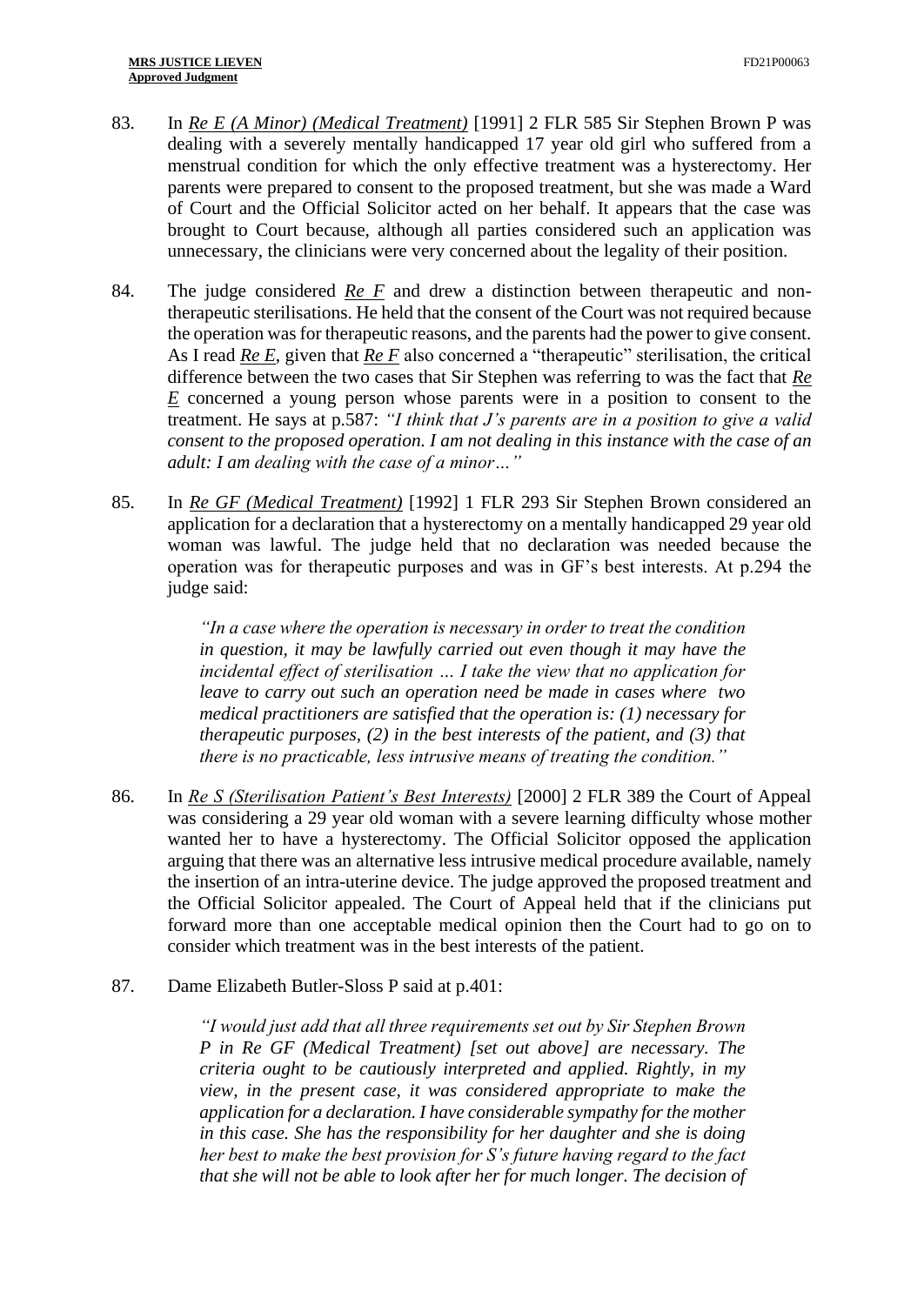*this court will be disappointing for her but, since I have no doubt that the surgery is premature, I would allow the appeal and set aside the declarations and invite the medical advisers to insert the Mirena coil as has been recommended."*

88. Thorpe LJ agreed with the President but added:

*"The purpose of the President's ruling* [in GF] *was to set a boundary to enable professionals to determine whether or not it was their responsibility to refer an issue concerning the treatment of an adult lacking capacity to the court for a ruling. In other words, it seeks to define what is and what is not the business of the courts. Although this appeal does not raise that question directly, we have heard argument on the point and I would wish to state this opinion. The President's test was necessarily expressed in broad terms. Anything so stated offers a margin to whoever interprets and applies it. In my opinion, any interpretation and application should incline towards the strict and avoid the liberal. The courts are not overburdened with applications in this field. Indeed they are rare. In view of the importance of the subject, if a particular case lies anywhere near the boundary line it should be referred to the court by way of application for a declaration of lawfulness."*

- 89. It is not absolutely clear whether the President and Thorpe LJ were saying that applications had to be made to Court as a matter of law. However, in my view, a fair reading of their judgments suggests that was their position, or at the very least they were not drawing a distinction between a legal requirement and best practice of bringing these difficult cases to Court.
- 90. Mr Lock points out that in this line of cases only *Re D* and *Re E* are about children under the age of 16. I agree that this is highly relevant because in the case of children, their parents will generally be able to give consent on their behalf. The critical difference between cases concerning children with consenting parents and those concerning incapacitated adults was highlighted by Sir Stephen Brown in *Re E*, as referred to above. There are, of course, many cases which have come to Court because parents and clinicians disagree, but that is not the situation that arises here. *Re D* (Heilbron J) is in my view a somewhat exceptional case. It is very hard to imagine a clinician approving the treatment in question now without at least seeking the authorisation of the Court. This may be an example of clinical regulation and oversight having improved since 1976.
- 91. There is a line of cases, culminating in the Supreme Court decision in *NHS Trust v Y (Intensive Care Society Intervening)* [2019] AC 978, about whether decisions to withdraw Clinically Assisted Nutrition and Hydration ("CANH") have to be brought to Court. It is the necessary consequence of such decisions that the patient will die. After the House of Lords judgment in *Airedale NHS Trust v Bland* [1993] AC 789 such decisions had routinely been brought to Court. The Supreme Court in *NHS Trust v Y*  held that the common law did not require that an application be made to Court in every such case.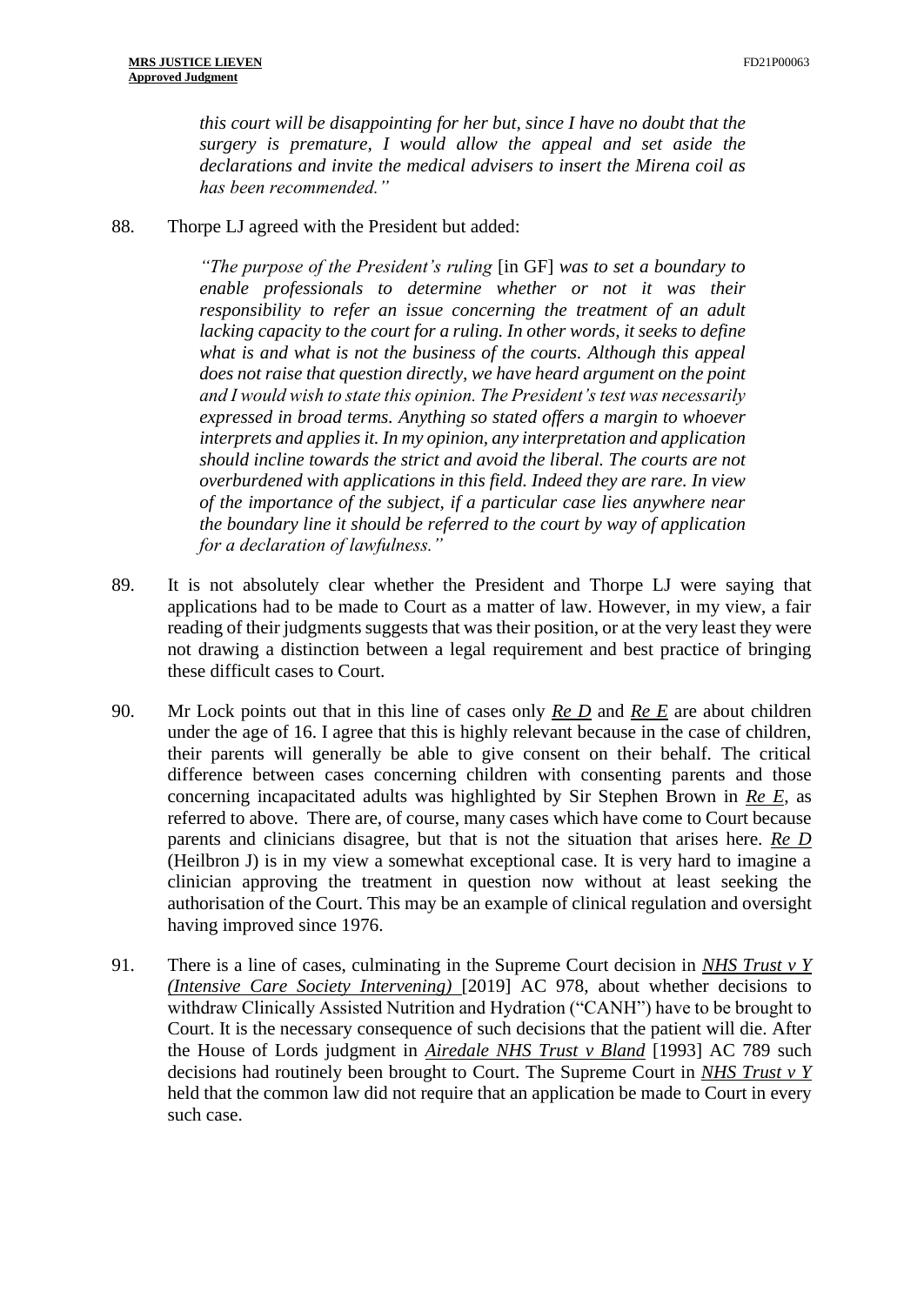92. Lady Black at [12-17] considered *Re F*. She explained that their Lordships had expressed their view that as a matter of good practice the Court's view should be obtained, but not as a matter of legal requirement. She said at [17]:

> *"Lord Griffiths would have been minded to make it a legal requirement to obtain the sanction of the High Court in all cases, and considered that the common law could be adapted to introduce such a requirement. However, he recognised that he would be making new law, and that the other members of the House considered that it was not open to them to take that course. He therefore accepted what Lord Brandon had proposed, but as second best: p 71."*

93. She said at [21] that in *Bland* the view of the House of Lords had been that "the guidance" of the court should be sought. At [115] Lady Black sounded a note of caution to judges in these cases of intense social and ethical complexity, and I would add in the present context medical complexity:

> *"In so doing, it is necessary to exercise the restraint that is required of a court when it ventures into areas of social and ethical uncertainty, and especially when it does so in the abstract, setting out views which will be of general application (as is necessarily so in this case) rather than resolving a clearly defined issue of law or fact that has arisen between the litigants appearing before it."*

94. In conclusion at [125] her Ladyship said:

*"If, at the end of the medical process, it is apparent that the way forward is finely balanced, or there is a difference of medical opinion, or a lack of agreement to a proposed course of action from those with an interest in the patients welfare, a court application can and should be made. As the decisions of the European court underline, this possibility of approaching a court in the event of doubts as to the best interests of the patient is an essential part of the protection of human rights. The assessments, evaluations and opinions assembled as part of the medical process will then form the core of the material available to the judge, together with such further expert and other evidence as may need to be placed before the court at that stage."*

95. In January 2020 Mr Justice Hayden, Vice President of the Court of Protection, produced guidance concerning when applications relating to medical treatment should be made to the Court. The most relevant paragraphs are 8, 10 and 11:

> *"8. If, at the conclusion of the medical decision-making process, there remain concerns that the way forward in any case is: (a) finely balanced, or (b) there is a difference of medical opinion, or (c) a lack of agreement as to a proposed course of action from those with an interest in the person's welfare, or (d) there is a potential conflict of interest on the part of those involved in the decision-making process (not an exhaustive list) Then it is highly probable that an application to the Court of Protection is appropriate. In such an event consideration must always be given as to whether an application to the Court of Protection is required.*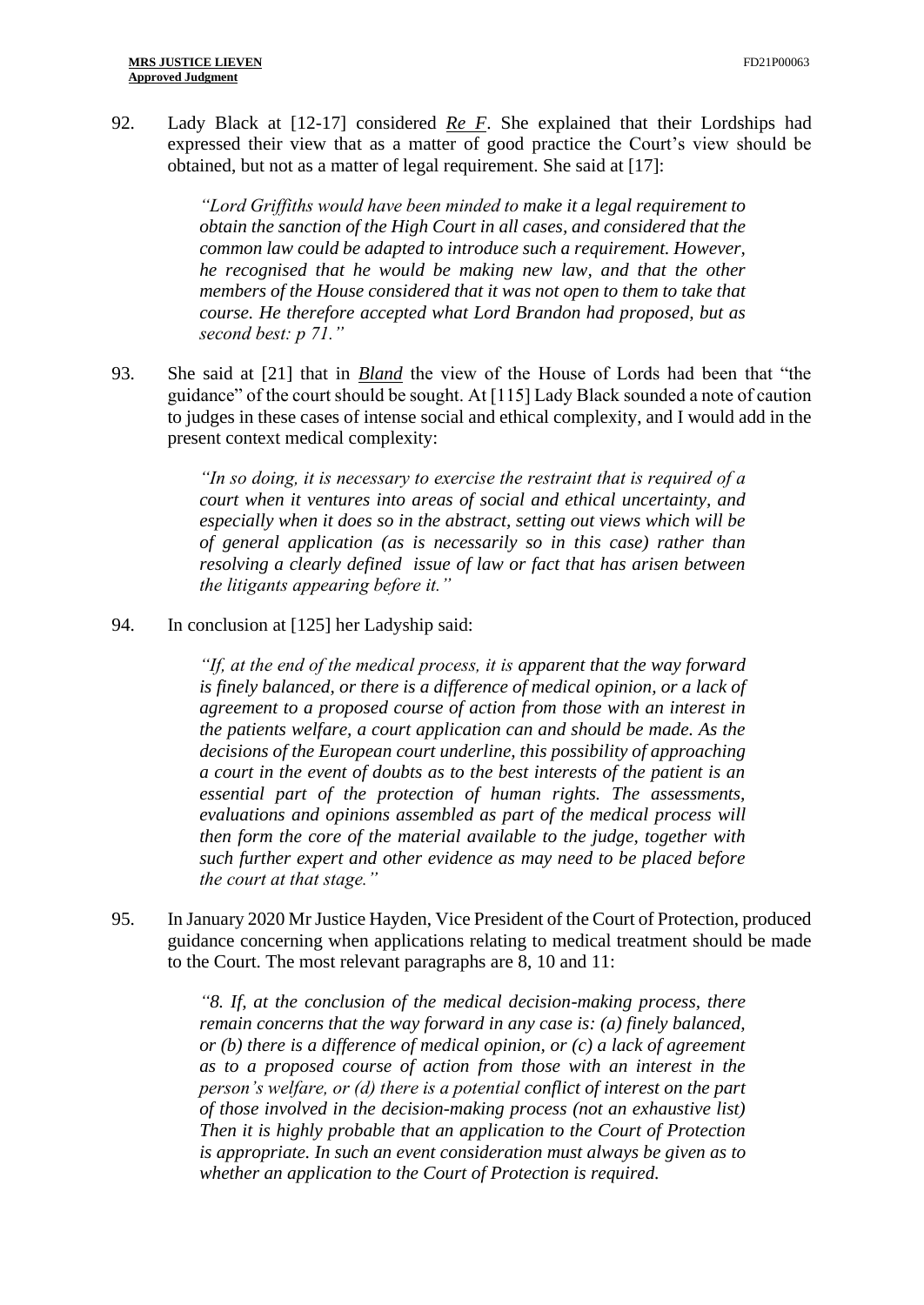*…*

*10. In any case which is not about the provision of life-sustaining treatment, but involves the serious interference with the person's rights under the ECHR, it is "highly probable that, in most, if not all, cases, professionals faced with a decision whether to take that step will conclude that it is appropriate to apply to the court to facilitate a comprehensive analysis of [capacity and] best interests, with [the person] having the benefit of legal representation and independent expert advice." 5 This will be so even where there is agreement between all those with an interest in the person's welfare.*

*11. Examples of cases which may fall into paragraph 10 above will include, but are not limited to: a. where a medical procedure or treatment is for the primary purpose of sterilisation; b. where a medical procedure is proposed to be performed on a person who lacks capacity to consent to it, where the procedure is for the purpose of a donation of an organ, bone marrow, stem cells, tissue or bodily fluid to another person; c. a procedure for the covert insertion of a contraceptive device or other means of contraception; d. where it is proposed that an experimental or innovative treatment to be carried out; e. a case involving a significant ethical question in an untested or controversial area of medicine."*

- 96. It is easy to see that arguments might be raised that paragraphs 11(d) and (e) would apply to the administration of PBs for Gender Dysphoria and that therefore the principles applicable to adults lacking capacity should be extended to children.
- 97. Mr Lock and Ms Morris rely on caselaw relating to experimental treatment being given to children for the proposition that, even in that type of treatment, parental consent can be given, see *Simms v Simms* [2002] Fam 83 and *UCLH v KG* [2018] EWCOP 29. However, I do not find this line of caselaw particularly helpful. If the child, or incapacitated adult, has a condition for which there is only one possible treatment, particularly if the condition is fatal, then it is easy to see that experimental treatment would generally not require Court approval. The factual, clinical and ethical issues surrounding PBs are different, as is explained at length in *Bell*. In particular, the child is not facing a terminal illness, and the treatment has life-changing and life-long consequences, the implications of which are not fully understood.
- 98. Mr McKendrick referred to two cases where judges had urged against general rules that classes of case had to come to Court where the individual facts did not justify that approach. In *Briggs* [2017] EWCA Civ 1169 King LJ said in the context of the removal of artificial nutrition and hydration:

*26. "In reality virtually all of these traumatic decisions are made by agreement between the families and the treating teams of the person involved. To suggest that every case should go before a judge (even where all concerned are in accord as to what was in the best interests of the patient) would not only be an unnecessary pressure on the overstretched resources of the NHS Trusts and add to the burden on the courts but, most importantly, would greatly add to the strain on the families having to face these unimaginably distressing decisions. In my judgment, the Practice*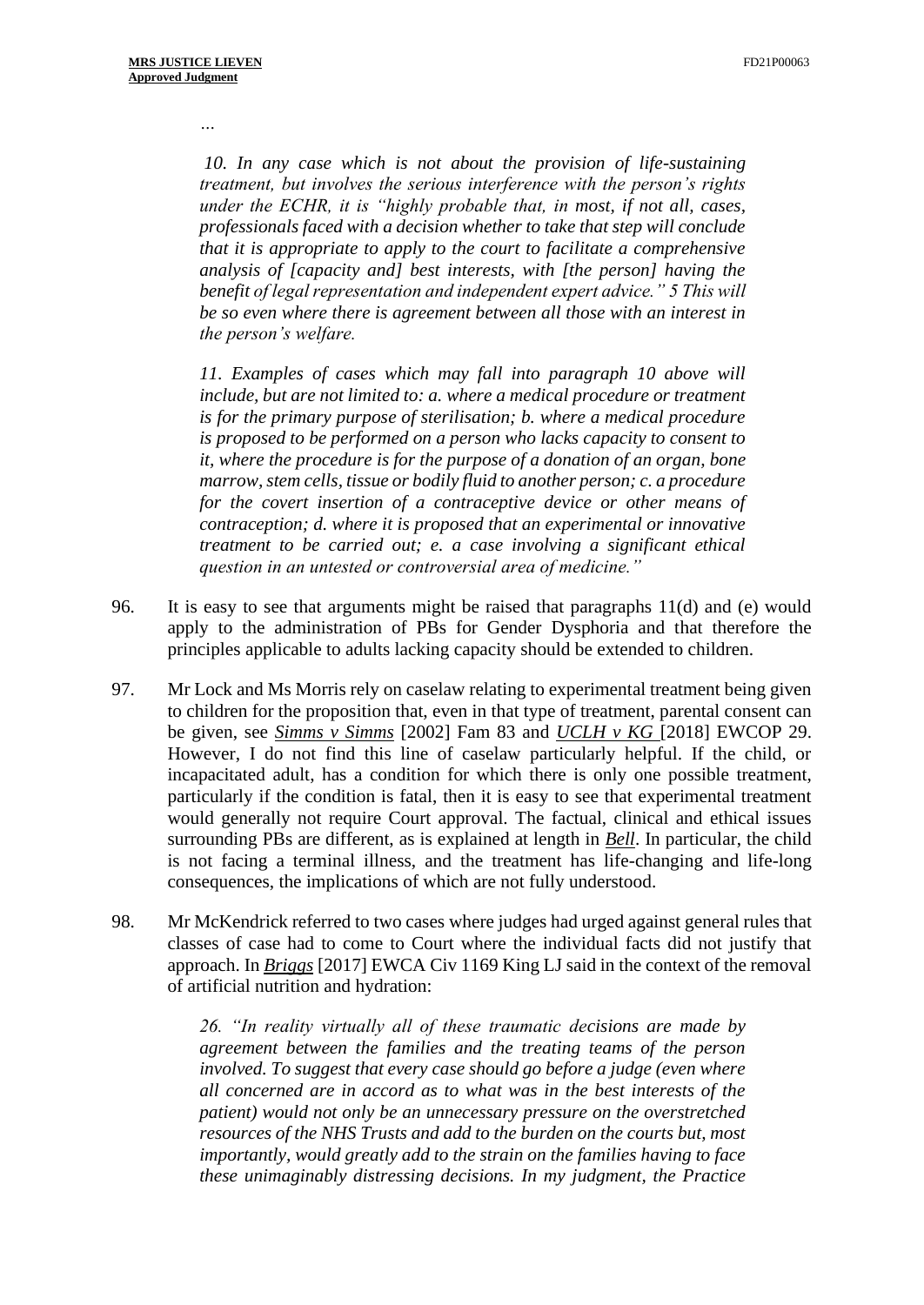*Direction provides valuable procedural guidance but should not be interpreted as introducing a requirement that all cases where a decision is to be made about the withdrawal of CANH must come before a court."*

99. Peter Jackson J made similar comments in *M v A Hospital* [2018] EWCOP 19. There are particular issues in relation to PBs and there may well be justification for clinicians taking a very cautious approach in individual cases and erring on the side of having Court consideration and authorisation. However, the need for caution in imposing blanket rules, even for the most difficult categories of case, is important to have closely in mind.

#### **The Australian cases**

- 100. The Court's attention was directed to two Australian cases where the issue of the prescription of PBs to children has arisen. In *Re Jamie* [2013] Fam CAFC 110 the Family Court of Australia considered whether the parents could consent to an 11 year old child being given PBs. The court considered the nature of PBs, and it is correct to note that its approach was somewhat different to that taken by the Divisional Court in *Bell*. The court concluded that here was no reason to place PBs in a special category where the Court's approval was required. However, for Stage 2 treatment, i.e. crosssex hormones, Court approval was required because of the irreversibility of that treatment.
- 101. However, in *Re Kelvin* [2017] CAFC 258 the Court revisited the issue of Stage 2 treatment. It cited with approval a decision called *Sam and Terry (Gender Dysphoria)*  [2013] 49 Fam LR 417 where the Court said:

*"…a decision that court authorisation is necessary can be seen to intrude upon the lives of loving, caring and committed parents who live daily their children's difficulties, who are intimately aware of the day-to-day difficulties confronted by their children and who deal with the numerous (serious) concerns on a daily basis. Those exceptionally difficult day to day tasks are accompanied by a miscellany of difficult day to day decisions and those decisions fall upon them, not others. I also accept that parents who fit that description can legitimately say that they know their children better than anyone, much less than a court, ever will. There is real legitimacy to a position adopted by parents who fit that description that it is them, and not the court, who, together with appropriately qualified expert clinicians, are best placed to decide what is right for their children. I am also not unaware that cost and stress will attend court authorisation. …It would be sad if the courtroom was to replace a caring, holistic environment within which an approach by parents and doctors alike could deal with difficult decisions."*

102. I place some weight on these Australian authorities because they were dealing with precisely the same treatment and the same legal issue, namely the ability of parents to consent to their children receiving that treatment. However, I am also conscious of the somewhat different approach taken to PBs from the analysis set out in *Bell.*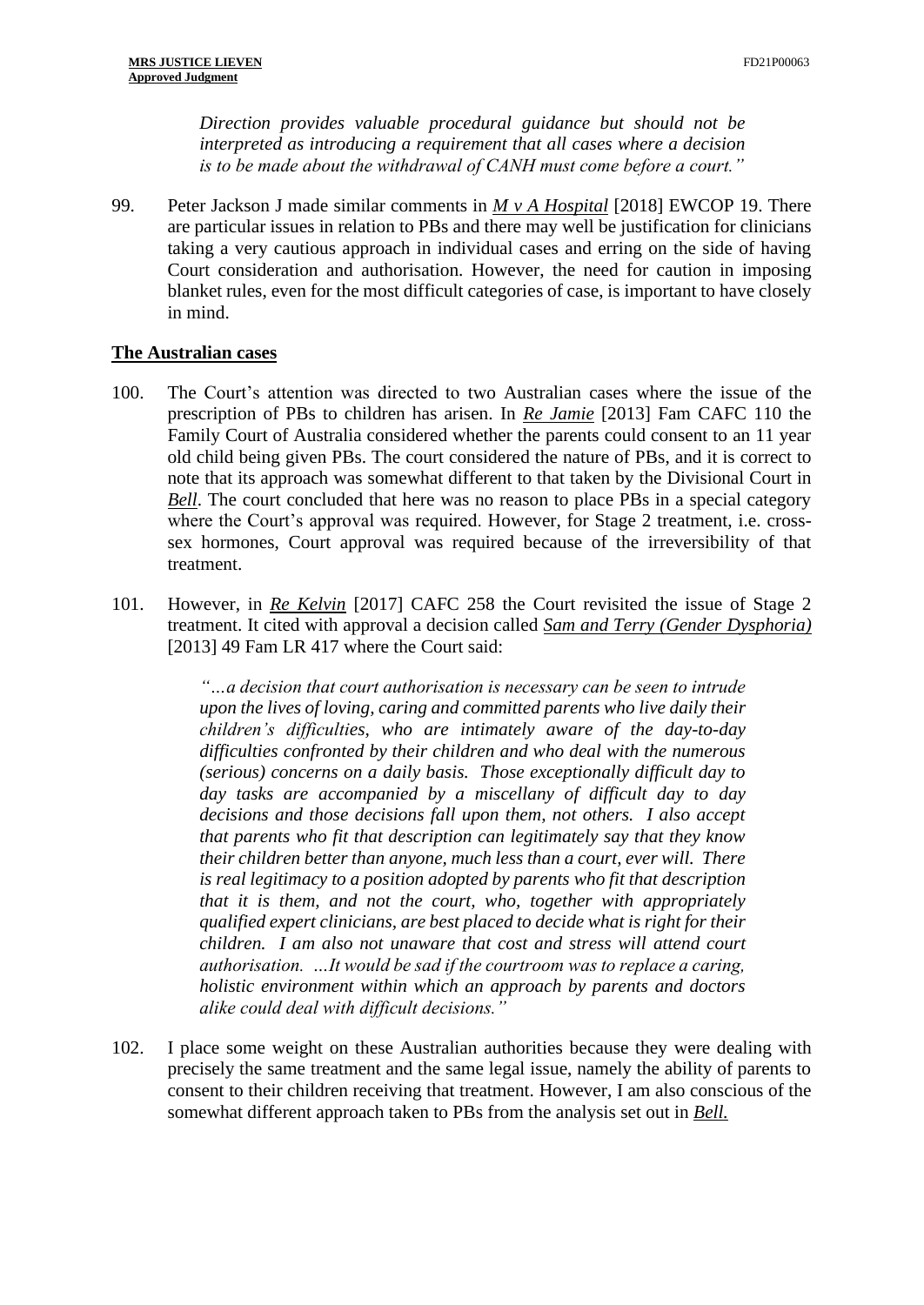#### **The Regulatory Framework**

- 103. Mr Lock and the Respondents rely on the existence of an extensive regulatory and oversight framework within which the clinical decision to prescribe PBs is made. In particular, that framework has safeguards to ensure that PBs are only prescribed in appropriate cases; that parental consent is fully informed and properly given; and that all ethical issues about the treatment are fully considered. The Respondents argue that this broad framework is the more appropriate mechanism for ensuring best practice, and full safeguards for the child, rather than placing PBs into a special category which requires Court authorisation and thus removes the power of parents to consent.
- 104. There are a number of layers to this regulatory framework covering institutional oversight of the Second and Third Respondents, individual regulation of clinicians, and ethical oversight of clinical decision making.
- 105. The services provided by the Second Respondent are commissioned by NHS England and are subject to a Service Specification, the document which has been amended in the light of the *Bell* judgment. As is clear from this, NHSE can change the Service Specification and put particular requirements upon the Second and Third Respondents if it considers that to be appropriate. NHSE has set up an independent review, chaired by Dr Hilary Cass ("the Cass Review") into various aspects of the service provided by GIDS and the reference to the specialist endocrine service provided by the Third Respondent and Leeds Teaching Hospital. The terms of the Cass Review are as follows:

*"The independent review, led by Dr Cass, will be wide ranging in scope and will conduct extensive engagement with all interested stakeholders. The review is expected to set out findings and make recommendations in relation to:*

- *i. Pathways of care into local services, including clinical management approaches for individuals with less complex expressions of gender incongruence who do not need specialist gender identity services;*
- *ii. Pathways of care into specialist gender identity services, including referral criteria into a specialist gender identity service; and referral criteria into other appropriate specialist services;*
- *iii. Clinical models and clinical management approaches at each point of the specialised pathway of care from assessment to discharge, including a description of objectives, expected benefits and expected outcomes for each clinical intervention in the pathway;*
- *iv. Best clinical approach for individuals with other complex presentations;*
- *v. The use of gonadotropin-releasing hormone analogues and gender affirming drugs, supported by a review of the available evidence by the National Institute for Health and Care Excellence; any treatment recommendations will include a description of treatment objectives, expected benefits and expected outcomes, and potential risks, harms and effects to the individual;*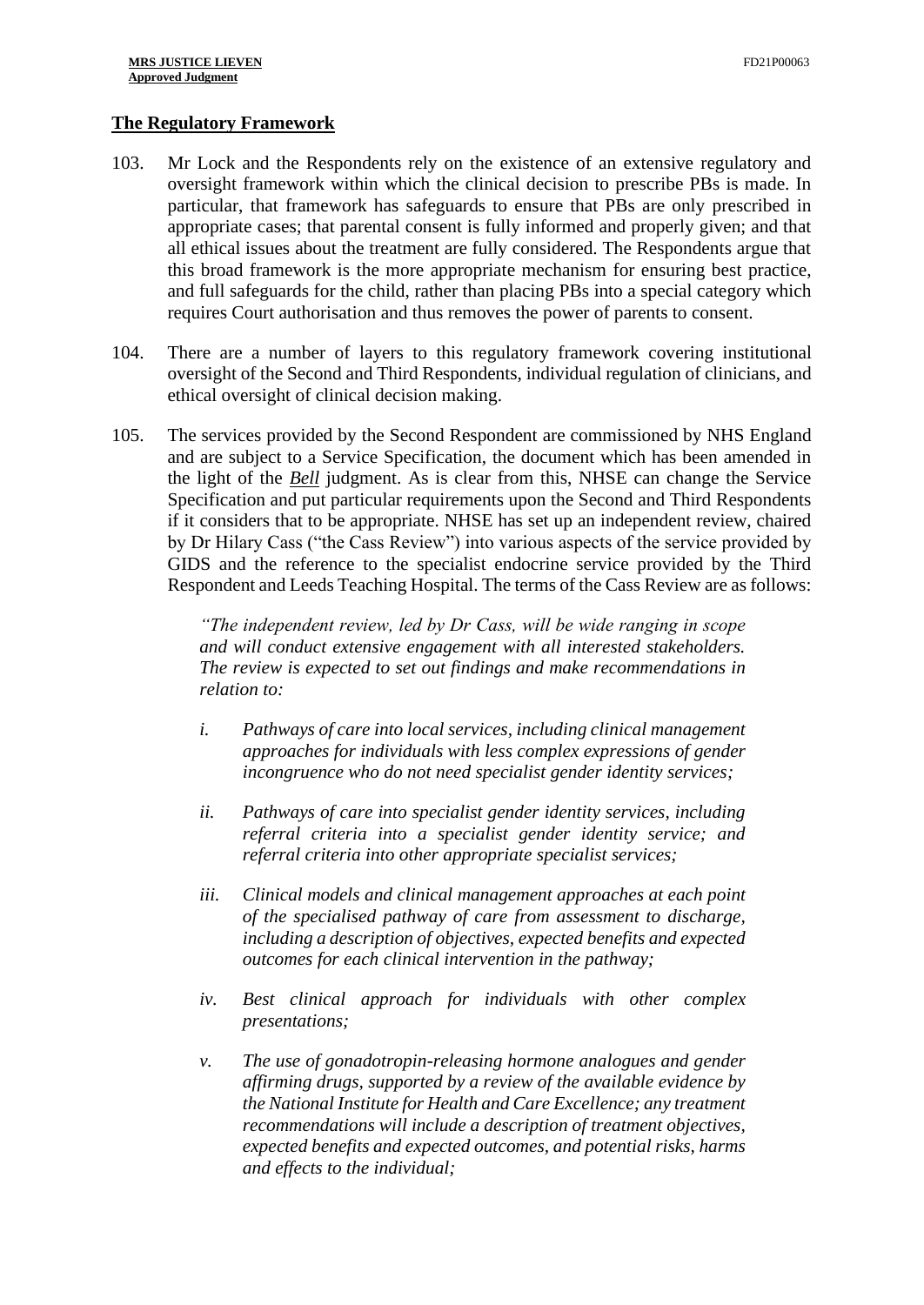- *vi. Ongoing clinical audit, long term follow-up, data reporting and future research priorities;*
- *vii. Current and future workforce requirements;*
- *viii. Exploration of the reasons for the increase in referrals and why the increase has disproportionately been of natal females, and the implications of these matters; and*
- *ix. Any other relevant matters that arise during the course of the review."*
- 106. I have set these terms of reference out in full because in my view they give the opportunity for significant safeguards to be put in place in order to ensure that parents and children are given full and objective advice as to the benefits and disbenefits of PBs, to which I will refer below. The Cass Review is intended to report in 2021.
- 107. The Second and Third Respondents are subject to regulatory oversight by the Care Quality Commission ("CQC") which has produced reports in respect of services to children suffering from Gender Dysphoria. The report in respect of GIDS sets out various improvements which need to be made by that Service.
- 108. Further, all the clinical professionals are subject to regulation and oversight by their own professional bodies. These bodies are in a position to produce guidance as to clinical best practice in respect of the use of PBs and best practice in respect of the treatment of Gender Dysphoria in children and young people as they think appropriate.
- 109. Ms Morris emphasises that the practice at GIDS is in accordance with World Professional Association for Transgender Health ("WPATH") guidance and I assume that if it departed from that guidance then that is a matter that could be raised with regulatory bodies.
- 110. Mr Lock also points to the ability of a doctor to refer matters of concern to an appropriate clinical ethics committee, or to apply to the Court if they are concerned about the treatment being proposed. I place limited weight on these safeguards given the risk of a unanimity of view within the clinical group in this very particular and unusual field, leading to no reference being made. I note that despite the intensely difficult issues raised neither the Second nor Third Respondents have ever felt it necessary or appropriate to apply to the Court for approval of the prescription of PBs to children, even when those children are well below the age of 16. However, these safeguards do exist, and might in some circumstances be useful.

#### **Discrimination and the Equality Act 2010**

111. Mr Lock advances an argument that to place PBs into a special category of treatment that would require Court authorisation would amount to direct discrimination under the Equality Act 2010 and would therefore be incapable in law of justification. He submits that for this reason any requirement (or presumably practice) of needing Court authorisation for PBs would not be "in accordance with law" for the purposes of article 14 and thus would be discrimination under the Human Rights Act 1998. The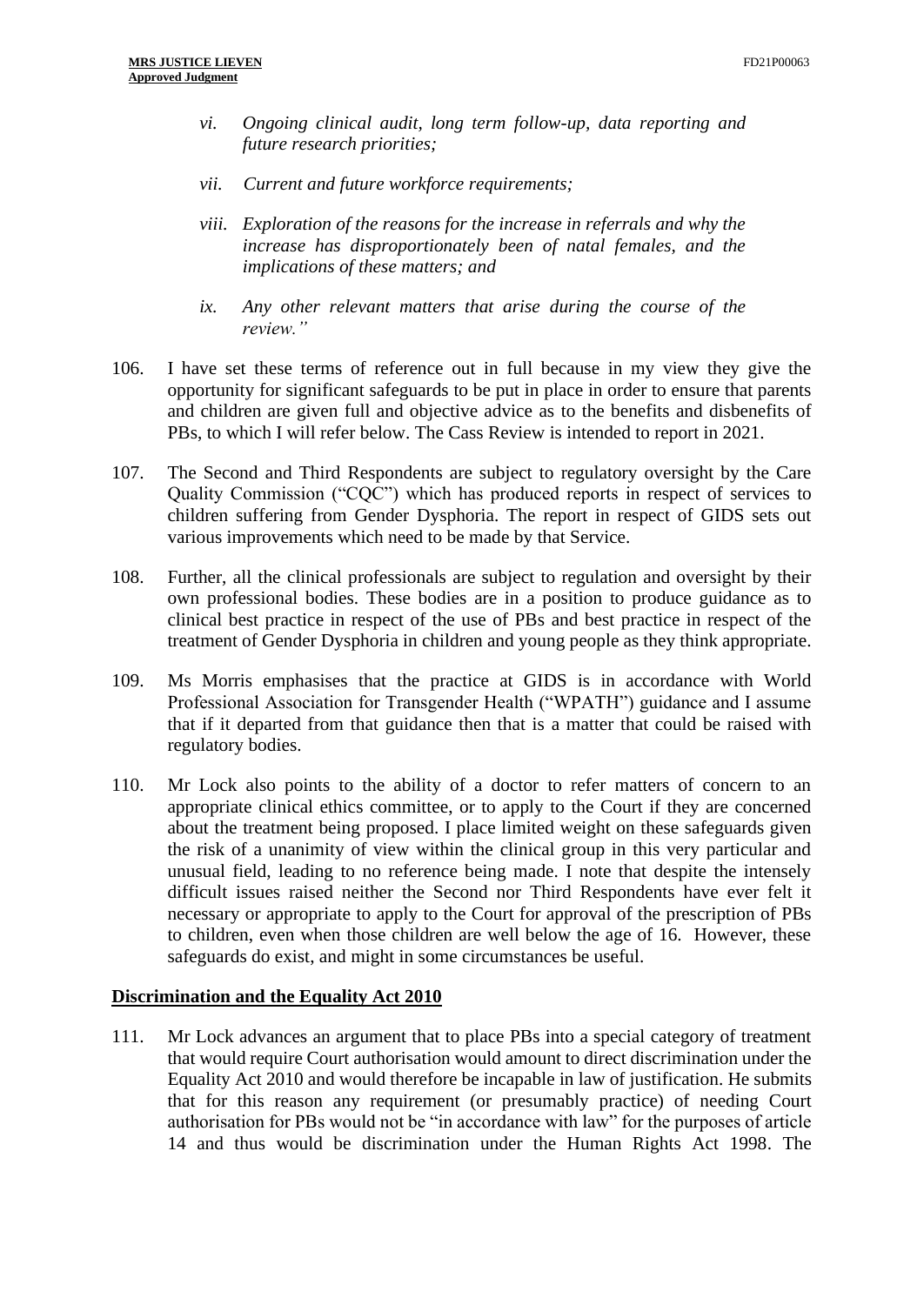Respondents adopt this argument. Ms Morris also argues that it would amount to discrimination contrary to article 8 and 14 and thus the Human Rights Act.

- 112. I asked Ms Butler-Cole to produce a note on this issue and I am very grateful to her for the two detailed notes that she (together with Mr Ruck Keene and Ms Apps) produced and have filed with the Court. It is apparent from the written submissions that I have received that this argument raises complex issues of discrimination law both under the Equality Act 2010 and the Human Rights Act 1998. It also appears to me that a very similar argument might be raised in the *Bell* appeal.
- 113. Given that, for the reasons set out below, I have decided that there is no requirement or best practice obligation to seek Court authorisation where parental consent is given to PBs, anything that I say on the discrimination arguments would necessarily be obiter. Further, the issue has not been fully argued out before me in oral submissions. In those circumstances, I have decided it is best if I do not address the issue in this judgment.

# **Conclusions**

- 114. For the reasons set out above, I conclude that the parents' right to consent to treatment on behalf of the child continues even when the child is *Gillick* competent to make the decision, save where the parents are seeking to override the decision of the child.
- 115. On the issue of whether PBs fall within a special category of treatment which requires the decision to come to Court, I will deal firstly with any legal requirement and then what good practice may require.
- 116. The analysis of the caselaw shows that the cases supporting a special category of treatment of children which require Court approval are very limited. In fact, the only case where the Court has found a legal requirement to come to Court in respect of treatment of a child, where both parents consent, is Heilbron J in *Re D*, the case of a "non-therapeutic" sterilisation of an 11 year old. In all other contexts, including where the parental decision will lead to the child's life ending, the Court has imposed no such requirement. There are a range of cases where there does have to be Court approval, but this is where there is a clinical disagreement; possible alternative treatment of the medical condition in issue; or the decision is, in the opinion of clinicians, finely balanced. These are fact specific instances rather than examples of any special category of treatment where the Court's role is required simply because of the nature of the treatment.
- 117. There is a much wider category of case concerning incapacitated adults, which is now encapsulated in the 2020 Court of Protection Guidance, but that merely exposes the critical difference between incapacitated adults and children. For children, their parents would normally be in a legal position to consent to treatment on their behalf. For incapacitated adults there is no such person and therefore the State has a protective function and the Court has a different legal role. The Court is not displacing some other person, namely the parents, with statutory and moral rights and duties.
- 118. I rely heavily on the dicta set out above from many senior and highly eminent judges about the central role that parents must and should play in their children's lives and the fact that parents will, in the vast majority of cases, be the people who know their children best and who are best placed to make decisions about them. I agree with the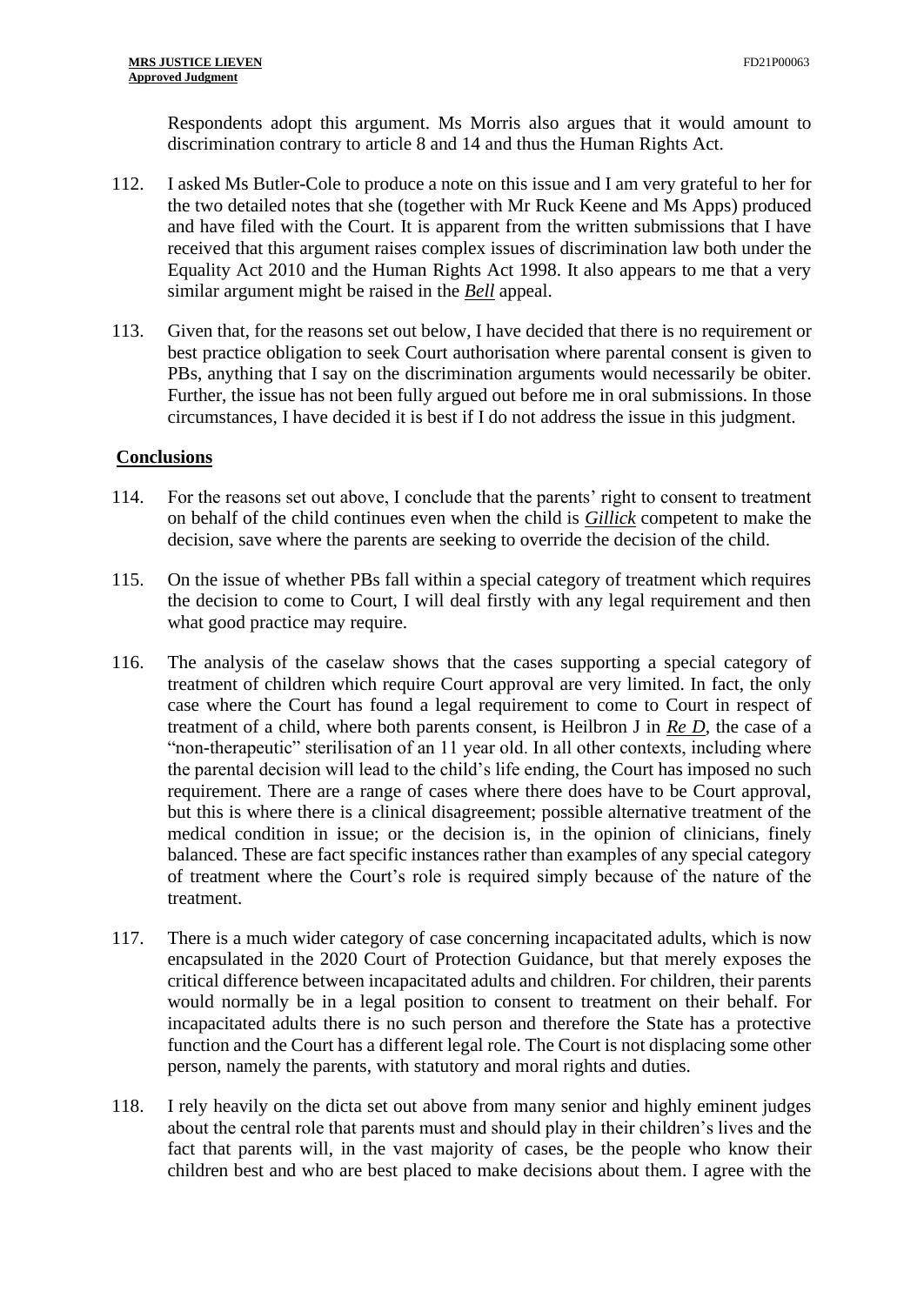view expressed that judges do not necessarily know best, and that judges should be slow to displace the decision making role of committed and loving parents. That is not to say that there are not cases where the Court, acting in an independent way, may not be in a better position to make a decision than the parents. However, such cases will, as I set out below, arise in individual cases, not simply on the category of prescribing PBs to children.

- 119. It might be argued that in the light of the Divisional Court's analysis in *Bell,* PBs are sufficiently different from other forms of treatment to be treated differently. I accept that I am somewhat hampered by the fact that no party was putting this argument. The factors from *Bell* which would be relied upon in this regard would, I assume, be the poor evidence base for PBs; the lack of full and long term testing; the fact their use is highly controversial, including within the medical community; and the lifelong and lifechanging consequences of the treatment, which in some ways are irreversible. The ratio of *Bell* is that a child is very unlikely to be in a position to understand and weigh up these factors.
- 120. However, the key difference from *Bell* is that parents are, in general, in a position to understand and weigh up these matters and consider what is in the long and short term best interests of their child. They are adults with full capacity and as the people who know their child best, and care for them the most, will be in a position to reach a fully informed decision. The evidence strongly suggests that XY's parents have fully considered these matters and come to a careful and informed decision.
- 121. In my view, the factors identified in *Bell*, which I fully agree with, do not justify removing the parental right to consent. The gravity of the decision to consent to PBs is very great, but it is no more enormous than consenting to a child being allowed to die. Equally, the essentially experimental nature of PBs should give any parent pause for thought, but parents can and do routinely consent on their child's behalf to experimental treatment, sometimes with considerable, including life-changing, potential side-effects. It is apparent from *Bell* that PBs raise unique ethical issues. However, adopting Lady Black in *NHS v Y*, I am wary of the Court becoming too involved in highly complex moral and ethical issues on a generalised, rather than case specific, basis.
- 122. I do have two points of particular concern about parents giving consent for PBs for children with Gender Dysphoria. The use of PBs for children with Gender Dysphoria raises unique and highly controversial ethical issues. The division of clinical and ethical views has become highly polarised. I have read the evidence of Professor Graham who refers to the studies supporting their use, but those studies themselves come from a very small group of institutions and it is not possible for me to assess the degree to which they have been peer reviewed or attract a consensus of support amongst the clinical and academic community. These are precisely the type of matters which are best assessed in a regulatory and academic setting and not through litigation.
- 123. This context for PBs gives rise to the two concerns. The first is that within the structure of the Second and Third Respondents, it may be that clinical difference and disagreement will not necessarily be fully exposed. The taking of strong, and perhaps fixed, positions as to the appropriateness of the use of PBs may make it difficult for a parent to be given a truly independent second opinion. However, in my view this is a matter for the various regulatory bodies, NHS England and the Care Quality